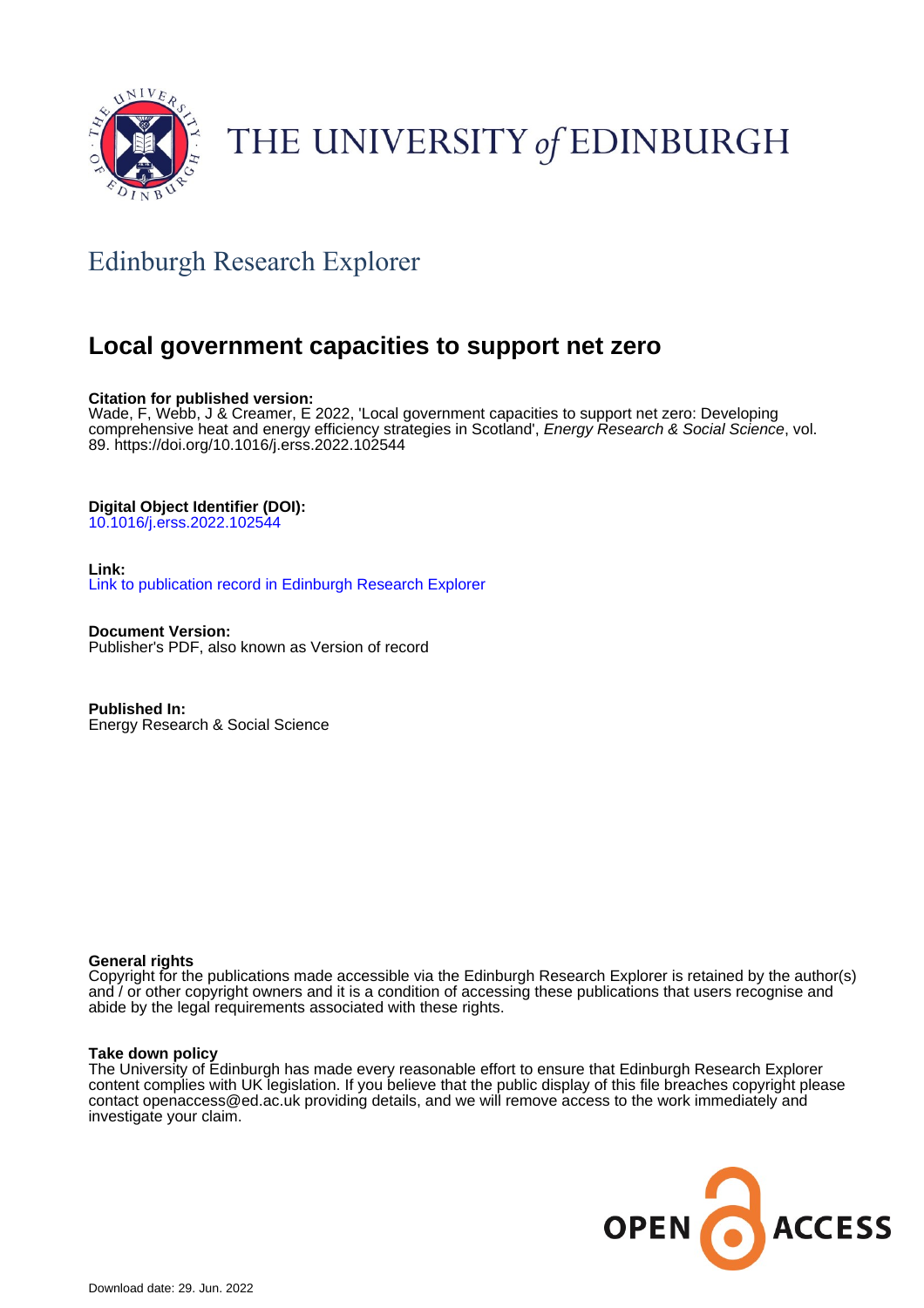

Contents lists available at [ScienceDirect](www.sciencedirect.com/science/journal/22146296)

Energy Research & Social Science





# Local government capacities to support net zero: Developing comprehensive heat and energy efficiency strategies in Scotland

# Faye Wade  $^{\mathrm{a},\mathrm{*}}$ , Janette Webb  $^{\mathrm{a}}$ , Emily Creamer  $^{\mathrm{b}}$

<sup>a</sup> *School of Social and Political Sciences, University of Edinburgh, Chisholm House, High School Yards, Edinburgh, EH1 1LZ, United Kingdom* <sup>b</sup> *School of Geosciences, University of Edinburgh, Drummond Street, Edinburgh, EH8 9XP, United Kingdom* 

#### ARTICLE INFO

*Keywords:*  **Capacities** Institutional innovation Local authority Energy retrofit Low carbon heat

#### ABSTRACT

An overhaul of existing strategies for low carbon heating and energy efficiency is critical to delivering international commitments to limit climate change. This will require innovation in the institutions governing retrofit, including local governments. This paper studies one such proposed innovation: Scottish Government's Local Heat and Energy Efficiency Strategies (LHEES), which have recently been piloted. LHEES are intended to establish comprehensive area-based, costed and prioritised plans for improving the energy efficiency of all buildings and decarbonising heat supply. As a proposed statutory duty, LHEES represents a form of potential institutional innovation, or a change in the rules governing local authority action. However, at this stage, it is unclear whether this will become a lynchpin for whole building stock retrofit, or another minor adjustment in local governance institutions. A capacities framing is used to explore how local authorities may differentially mobilise around this proposed innovation. Interviews with local government actors delivering, and analysis of reports resulting from, the LHEES pilots provide insight into six forms of capacity: responsibility; political authority; finance; personnel capacity; knowledge and; energy materialities. The results demonstrate strong inter-dependencies and tensions between these capacities, which shape the efficacy of LHEES as a new tool of governance for systemic innovation. These findings are important for policy makers looking to enhance local governance for low carbon heat and energy efficiency.

#### **1. Introduction**

Global greenhouse gas emissions need to reach net zero by midcentury to give any chance of limiting warming to 1.5 ◦C, as agreed in the 2016 Paris Agreement [\[1\]](#page-16-0). In response, several governments, including those of the United Kingdom (UK) and Scotland, have set targets for reaching net zero emissions by 2050 or earlier. Tackling energy use in buildings is essential to achieving these targets; in fact, the European Commission recognises the need for a near-complete decarbonisation of the building sector [[2](#page-16-0)]. This includes substantial improvements in the energy efficiency of building envelopes (to reduce the need for energy) alongside a switch to low emissions heat sources [[3](#page-16-0)]. With current policies on track to reduce building emissions by only 30% by 2050 [\[2\]](#page-16-0), there is a need for 'an overhaul of the approach to lowcarbon heating and energy efficiency' for all buildings ([\[3\]](#page-16-0), p.34). Such transformations in systems of energy supply and use will require effective co-ordination and co-operation between central and local government [[4](#page-16-0)]. Central governments have unique powers to enable and

enforce action, for example, by setting legally-binding national climate targets, introducing energy efficiency standards into Building Regulations, and providing funding and reward packages. These mechanisms can all help to provide certainty and predictability, enabling market actors to mobilise and support economies of scale [\[5\]](#page-16-0). However, strategies for implementing energy efficiency and heat decarbonisation can be more successful when they are customised to local circumstances [[6](#page-16-0)]. Local authorities are therefore in principle well-placed to design and deliver energy efficiency and heat decarbonisation strategies tailored to the local context, including the building stock, geographical and spatial features, and existing technology infrastructures. However, local authorities' self-determining powers to enact this can be limited.

Innovation in the institutions underpinning retrofit work is therefore likely to be a prerequisite for effective coordination and cooperation across scales of government. Institutions can be understood as the historical rules and contexts that shape potential policy options [[7](#page-16-0)]. They are typically long-standing, relatively stable, and encompass central and local governments and their interactions. However, institutional change

\* Corresponding author. *E-mail addresses:* [faye.wade@ed.ac.uk](mailto:faye.wade@ed.ac.uk) (F. Wade), [jan.webb@ed.ac.uk](mailto:jan.webb@ed.ac.uk) (J. Webb), [Emily.Creamer@gov.scot](mailto:Emily.Creamer@gov.scot) (E. Creamer).

<https://doi.org/10.1016/j.erss.2022.102544>

Available online 15 March 2022 2214-6296/© 2022 The Authors. Published by Elsevier Ltd. This is an open access article under the CC BY license [\(http://creativecommons.org/licenses/by/4.0/\)](http://creativecommons.org/licenses/by/4.0/). Received 13 August 2021; Received in revised form 3 February 2022; Accepted 9 February 2022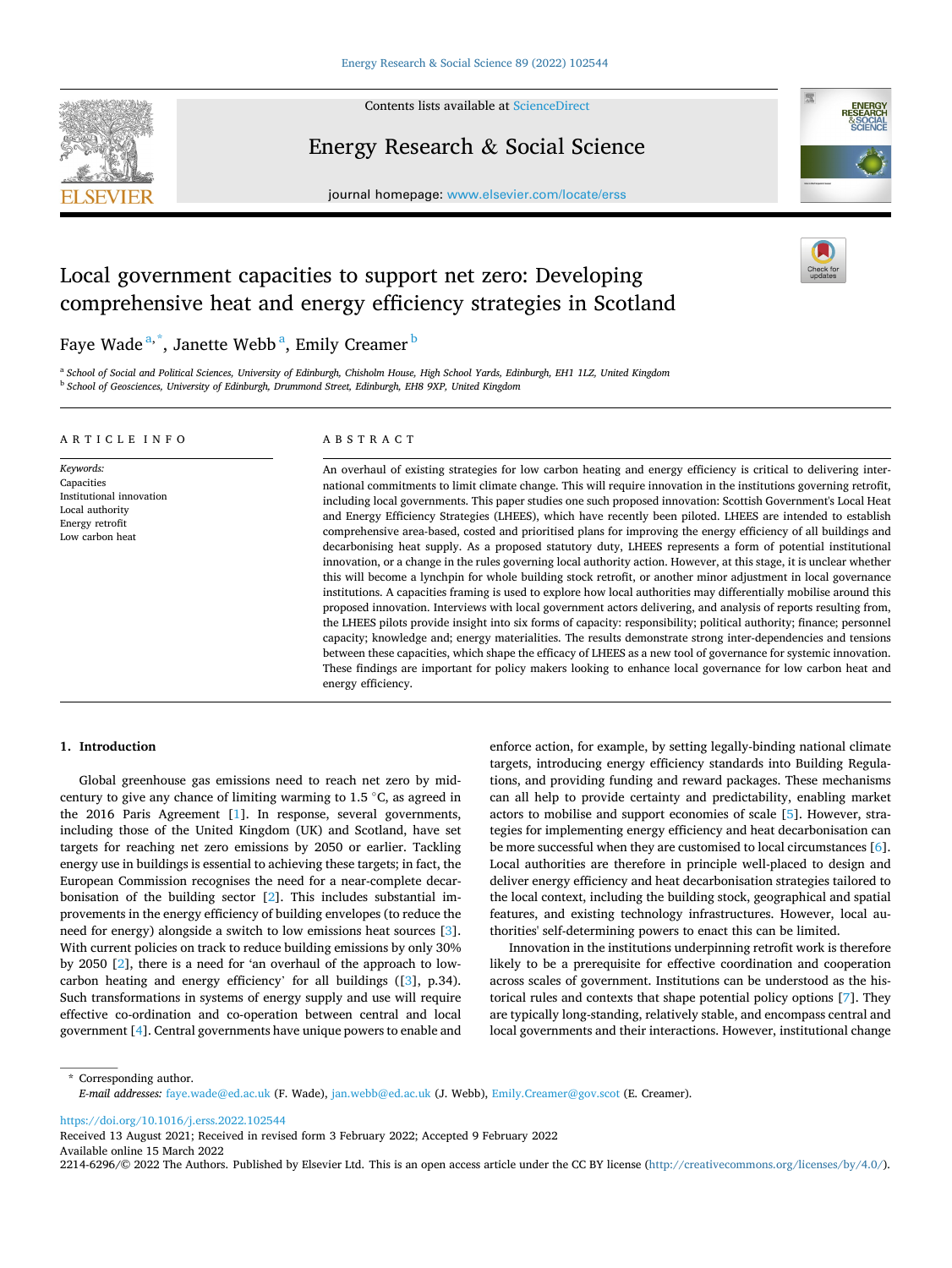<span id="page-2-0"></span>can emerge through incremental shifts, such as when new rules are added into existing frameworks [\[8\]](#page-16-0). In the UK, a proposed institutional innovation is Scottish Government's 'Local Heat and Energy Efficiency Strategies' (LHEES). The proposal represents a new rule, creating potential for innovation in local authority institutions. However, it also reflects the structural tension between central and local government powers: Scottish Government proposes the introduction of a new local statutory duty, in the form of LHEES, which can simultaneously be interpreted as constraining local strategic autonomy over policy and allocation of resources. Evaluating the likely effectiveness of this proposed institutional innovation depends on understanding its interaction with local authority capacities. Thus, this paper asks:

How do local authority capacities interact with potential institutional innovations in governing for energy efficiency and heat decarbonisation in buildings?

With a focus on the governance of area-based planning for energy efficiency and heat decarbonisation, the following sections explore institutional change and innovation in more detail. First, the local governance of energy efficiency and heat in Scotland is outlined, before introducing institutionalism and the capacities framework that has informed data analysis. The methods section details the semi-structured interviews used for data collection; local government perspectives on LHEES are then presented. The results explore how different capacities enhance or constrain local authority responses to this proposed new responsibility. The discussion summarises the interconnectivities and tensions between capacities, and the efficacy of new rules of governance. The findings are used to inform the future conceptual development of the capacities framing and provide new insights into the foundations for supporting and enabling institutional change. The conclusions identify recommendations for policymakers developing new tools to accelerate local authority action in the transition to clean energy and net zero emissions from buildings.

#### **2. Scottish energy efficiency and heat policy**

UK policy for heat and energy efficiency in the past decade has been uneven, with well-designed programmes being modified, reduced in scale or even cancelled [\[9\]](#page-16-0). Reflecting this, the UK Government's main measure to encourage local authority action on area-based energy efficiency, the Home Energy Conservation Act (HECA) 1995, was diluted to voluntary reporting and has received no new resource since being established [\[10\]](#page-16-0). However, devolution of government is resulting in a degree of divergence from this trend.

The UK has three layers of governance: 1) central UK government; 2) the devolved governments of Scotland, Wales and Northern Ireland; 3) local and regional governance. Powers over housing, local government and economic development are devolved to Scottish Government, but budgets remain disciplined by UK Treasury. Despite this, available powers, combined with continuity in political power, have resulted in relative stability in energy efficiency policy and support for local programmes in Scotland (for example, see [[11\]](#page-16-0)). This creates the opportunity to explore how institutional innovations in local governance might take place amidst a relatively stable policy landscape.

Since 2001, Scottish local authorities have been obliged to produce Local Housing Strategies<sup>1</sup> detailing measures to reduce fuel poverty [[12\]](#page-16-0), and to ensure that their housing stock meets Scotland's Energy Efficiency Standard for Social Housing (EESSH). This is coupled with ongoing funding for local authorities to implement energy efficiency and heat decarbonisation measures, including the Home Energy Efficiency Programme: Area Based Schemes (HEEPS:ABS; since 2013) and the District Heating Loans Fund (since 2011).

In 2015, following cross-party consensus in Scottish Parliament, energy efficiency was designated a National Infrastructure Priority. This

declaration was supported by establishment of a new 20-year national energy efficiency programme, intended to "ensure long-term stability for energy efficiency and heat funding and policy" and encourage private and public sector investment  $([13], p.17)$  $([13], p.17)$  $([13], p.17)$ . The programme's initial phases included testing a proposal for mandatory 'Local Heat and Energy Efficiency Strategies' (LHEES). This would require all local authorities to develop comprehensive, area-based plans for systematically improving the energy efficiency and decarbonising the heat supply of all buildings (public, private and commercial properties) in their area. This approach recognises the diversity of Scotland's building stock and reasonable interventions for decarbonising heat, with large differences between urban, rural and island communities. Between 2016 and 2020 the Scottish Government provided funding for a series of pilots to test local authority capacity for developing LHEES.

Thus, Scottish Government have been developing long-term policies to support heat decarbonisation and energy efficiency. Together, these could enhance local government capacity and support innovations in local governance for decarbonising the built environment. Discourses of localism have been pervasive in the UK over the past 20 years, but, despite devolution, local authorities continue principally to be subordinate, administrative arms of the respective central governments [\[14](#page-16-0)]. Thus there is a structural tension between centrally-defined local statutory duties, which allocate administrative authority to local government [\[15](#page-16-0)], and local authorities' ambition and ability to act, amidst diminishing budgets from central government [[16\]](#page-16-0). This is evident in local authorities' uneven progress in energy and climate plans to date [[17\]](#page-16-0), and highlights the need to investigate how local authority capacities interact with, and shape potential for, institutional innovation. This paper uses the case of LHEES to explore how such capacities are negotiated and renegotiated, in the context of proposed institutional change.

#### *2.1. Local Heat and Energy Efficiency Strategies (LHEES)*

LHEES is positioned as a critical anchor for achieving the ambitions of the Scottish *Heat in Buildings Strategy* [[18\]](#page-16-0), which envisages LHEES as:

- Forming the basis for local public engagement and involvement in decision making.
- Supporting planning for energy networks over time and providing an evidence base for electricity Distribution Network Operators and the Gas Distribution Network
- Acting as an investment prospectus at both the national and local level, and signalling potential areas of investment to market actors

The Scottish Government have proposed to introduce LHEES as a statutory duty for local authorities. Statutory duties allocate responsibilities and some administrative authority to local governments [[15\]](#page-16-0); duties may be compulsory, meaning that local authorities must undertake certain activities, or discretionary, meaning that there is flexibility over implementation [\[19](#page-16-0)]. The *Heat in Buildings Strategy*  proposes that an LHEES should be in place for each Scottish local authority by the end of 2023.

Over three funding rounds, LHEES have been piloted in all 32 local authority areas in Scotland. Local authorities are expected to follow six steps to produce a strategy to be delivered over 20 years [[20\]](#page-16-0):

**Stage 1:** An assessment of existing local and national strategies and data availability.

**Stage 2:** Authority-wide assessment of the existing building stock's energy performance and heat supply.

**Stage 3:** Authority-wide setting of aggregate targets for heat demand reduction and decarbonisation of buildings – short and long term. **Stage 4:** Socio-economic assessment of potential energy efficiency

and heat decarbonisation solutions.

**Stage 5:** Selection of areas/ prioritisation of opportunities leading to

<sup>&</sup>lt;sup>1</sup> Introduced in the Housing (Scotland) Act 2001. The designation of zones.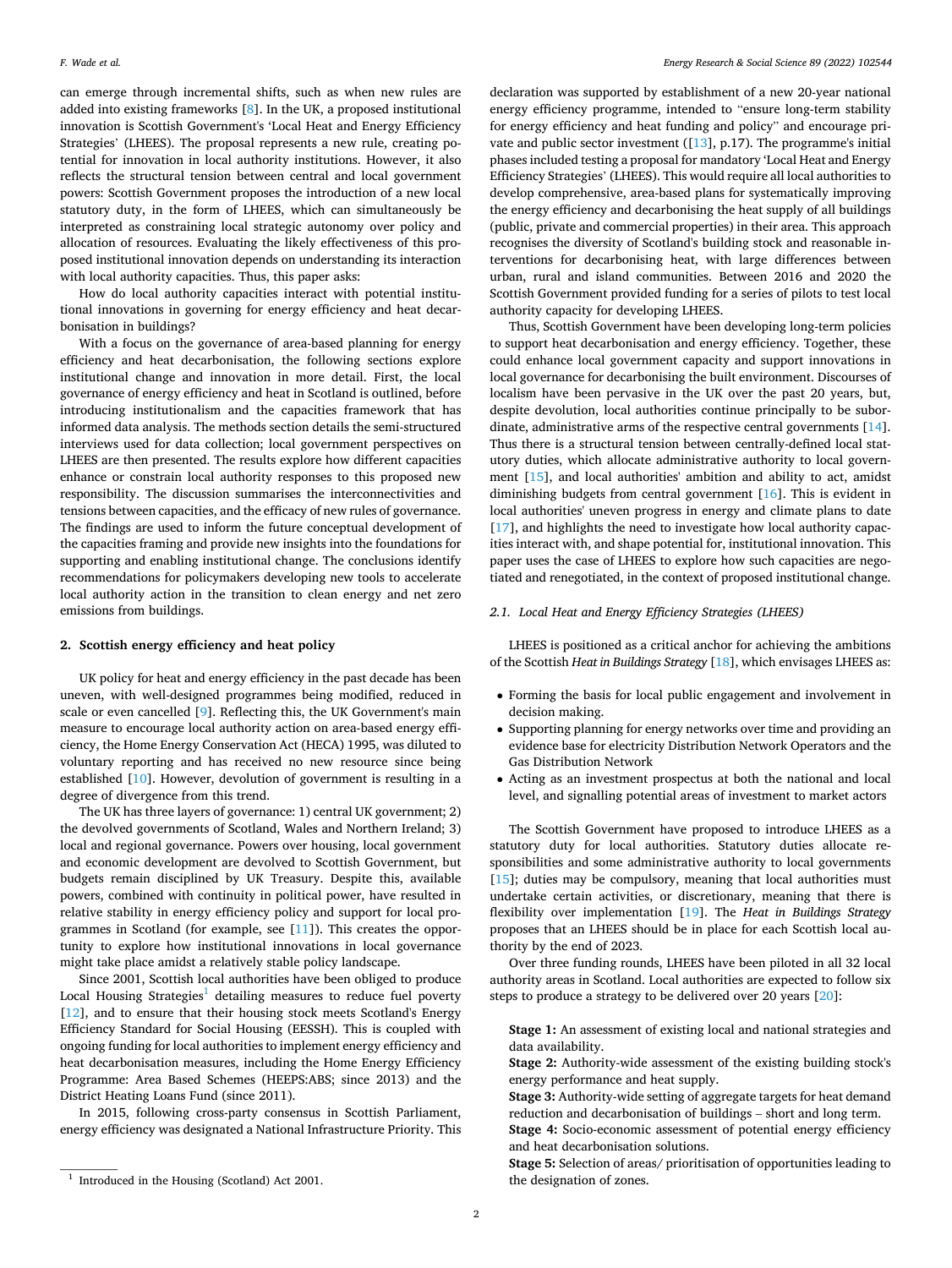#### **Stage 6:** Costing and phasing of delivery programmes.

For the pilots, there was no guidance on the time frame of these steps or, for example, the financial resource that should be committed to each stage. Instead, the exact process was left to the discretion of local authorities. The LHEES proposal is thus a unique opportunity to explore how local authorities respond to potential governance innovations, using a conceptual framing rooted in institutional theories.

#### **3. Changing institutions for the delivery of energy policy**

Existing institutional arrangements and practices have not delivered the energy system transformations needed to meet stringent climate targets, suggesting the value of research on processes of institutional change and innovation to support faster transitions [\[21](#page-16-0)]. Institutional theory frames policy making as a process contingent on historicallyembedded networks of actors [\[7\]](#page-16-0). Institutions are interpreted as 'the rules of the game', which have developed out of political contests, and are infused by particular beliefs and values. They include regulative, normative and cultural-cognitive elements; together these provide stability and meaning to social interaction [\[22](#page-16-0)]. The institutional context constrains policy options and shapes the possible and acceptable ways of delivering new policy, although always with scope for political contest to effect innovation. Thus processes of institutional change and their outcomes are always subject to indeterminacy.

Crucially, the outcomes of any attempt to enact institutional change are a product of the relationships between actors and their context, and the uneven distribution of power between them [\[23](#page-16-0)]. Local factors can shape national strategies for institutional change and vice versa (see [[24,25](#page-17-0)]). A multi-layer perspective that observes processes of change at both central and local levels [[25\]](#page-17-0) is hence a means of gaining insights into the interactions of institutions and processes [\[26](#page-17-0)]. At the local level, authorities find different ways to meet particular needs; the link between the volume and nature of funding and potential outcomes cannot be presumed [[25\]](#page-17-0), opening up scope for gradual shifts in institutions over time [\[8\]](#page-16-0). Distinctions can be drawn between four types of incremental change associated with introducing, replacing and removing institutions: displacement, layering, drift and conversion [\[27](#page-17-0)]. Such changes might be expected to emerge 'in the 'gaps' or 'soft spots' between a proposed institution and its interpretation or enforcement' ([[8](#page-16-0)], p.14). Neither the processes for developing, nor the exact outcomes of, LHEES have yet been clearly defined. This creates an ideal opportunity for empirical research to analyse how local authority capacities for governing energy efficiency and heat decarbonization may shape the formation, interpretation and contestation of this new institutional rule.

Of particular relevance for analysing the processes of establishing LHEES is the notion of layering, which 'occurs when new rules are attached to existing ones' ( $[8]$ , p.16). LHEES can be understood as a proposed new layer in the landscape of local authority responsibilities for energy efficiency and heat decarbonization in Scotland (outlined in [Section 2\)](#page-2-0); the full potential of innovation is still being defined. Such layering can result in substantial change if amendments 'alter the logic of the institution' and small changes can accumulate, leading to big change overall  $([8]$  $([8]$ , p.17). If LHEES becomes an anchor for whole building stock retrofit it would become a critical element of the framework of rules guiding local authority action. However, at this stage, LHEES could also translate into another minor adjustment in local governance institutions, with few effective mechanisms for implementation.

The capacity of local authorities to engage with this type of institutional innovation can be over-estimated in the context of energy transitions [[24](#page-17-0)]. Indeed, the constrained capacities of UK local authorities [[28\]](#page-17-0), the restrictive impacts of declining financial resources [\[15](#page-16-0)], and limitations imposed by rules advocating the use of contracting and outsourcing services [\[29](#page-17-0)] have all been documented. Thus, local authority capacities may intersect with experiments in institutional

change, with material consequences for energy transitions. However, there are scant conceptual frameworks for understanding how local authorities may differentially mobilise around such institutional innovation; for this, we apply the capacities framework developed by Kuzemko & Britton [[15\]](#page-16-0).

#### *3.1. Capacities framework*

Kuzemko and Britton's capacities framework, introduced in this journal [\[15](#page-16-0)], is used because of its foundations in institutional theory applied to local governance. Here, capacity is defined as 'the ability to take political decisions in pursuit of agreed public policy goals' ([[15](#page-16-0)], p. 2). This is 'about having access to, and using, the various resources and skills available, whilst recognising that they may change over time' ([[15\]](#page-16-0), p.2). The authors identify six forms of capacity crucial to local authorities' ability to deliver energy policy: responsibility; political authority; finance; personnel capacity; knowledge and; energy materialities (each of these are defined in Table 1). Critically, these capacities are inter-linked and situated within broader contexts including institutions of central government.

*Responsibility*, defined by Kuzemko & Britton [\[15](#page-16-0)] as the duty of local governments to implement policies in specific areas, provides the starting point for this analysis. The authors suggest that statutory duties should, in turn, result in local resources and skills being dedicated to that area. However, this is not always the case. A new statutory duty is not always accompanied by additional finance [[30\]](#page-17-0), and reduced public funding has led to the prioritisation of statutory duties at the expense of non-statutory policy areas (see for example, [\[31](#page-17-0)]). Thus, it is crucial to explore how LHEES as a proposed *responsibility* intersects with, and creates the potential need for re-alignment amongst, the other capacities.

*Finance* refers to access to capital via public and private channels, local taxation, and property and land resources. The allocation of LHEES as a statutory duty could mean that local authorities prioritise this activity within their allocation of available finance. In turn, finance could powerfully influence other capacities, including personnel capacity (for example the retention of staff) and subsequent political authority. However, UK authorities are reliant on the state for the majority of their income. Scottish local authorities receive roughly 80% of their income from Scottish Government [[32\]](#page-17-0). Between 2010/11 and 2018/19, this funding fell by approximately 10% in real terms ([[33\]](#page-17-0), p.15). Reductions in public finance have resulted in fewer staff and increased churn (which may impact the accumulation of knowledge). Thus, although authorities may in theory be well placed to plan area-based energy efficiency and heat decarbonisation, the impact of local authority finances on the potential efficacy of LHEES is unknown.

According to Kuzemko and Britton [\[15](#page-16-0)], the *political authority* of local government to operate independently, and manage and respond to local tensions can be crucial for taking action aligned to local circumstances. Additional formal responsibility could enhance political authority.

**Table 1** 

| Description of different types of capacity. |  |  |  |  |  |
|---------------------------------------------|--|--|--|--|--|
|---------------------------------------------|--|--|--|--|--|

| Capacity type           | Description                                                                                                                     |
|-------------------------|---------------------------------------------------------------------------------------------------------------------------------|
| Responsibility          | Statutory duties; defined administrative authority; often<br>assigned by central government and/or national constitution        |
| Political authority     | Policy discretion; ability to make policy decisions in relation to<br>the locality, rather than contributing to national policy |
| Finance                 | Financial resources; local tax raising abilities; capital assigned<br>from central government; land                             |
| Personnel               | Personal capital; number and quality of staff capable of making<br>and implementing energy policies                             |
| Knowledge               | Experience; access to specific forms of knowledge; sustainable<br>learning and innovation                                       |
| Energy<br>materialities | Proximity to energy resources; low carbon energy assets; local<br>infrastructure                                                |

Source: [\[15\]](#page-16-0).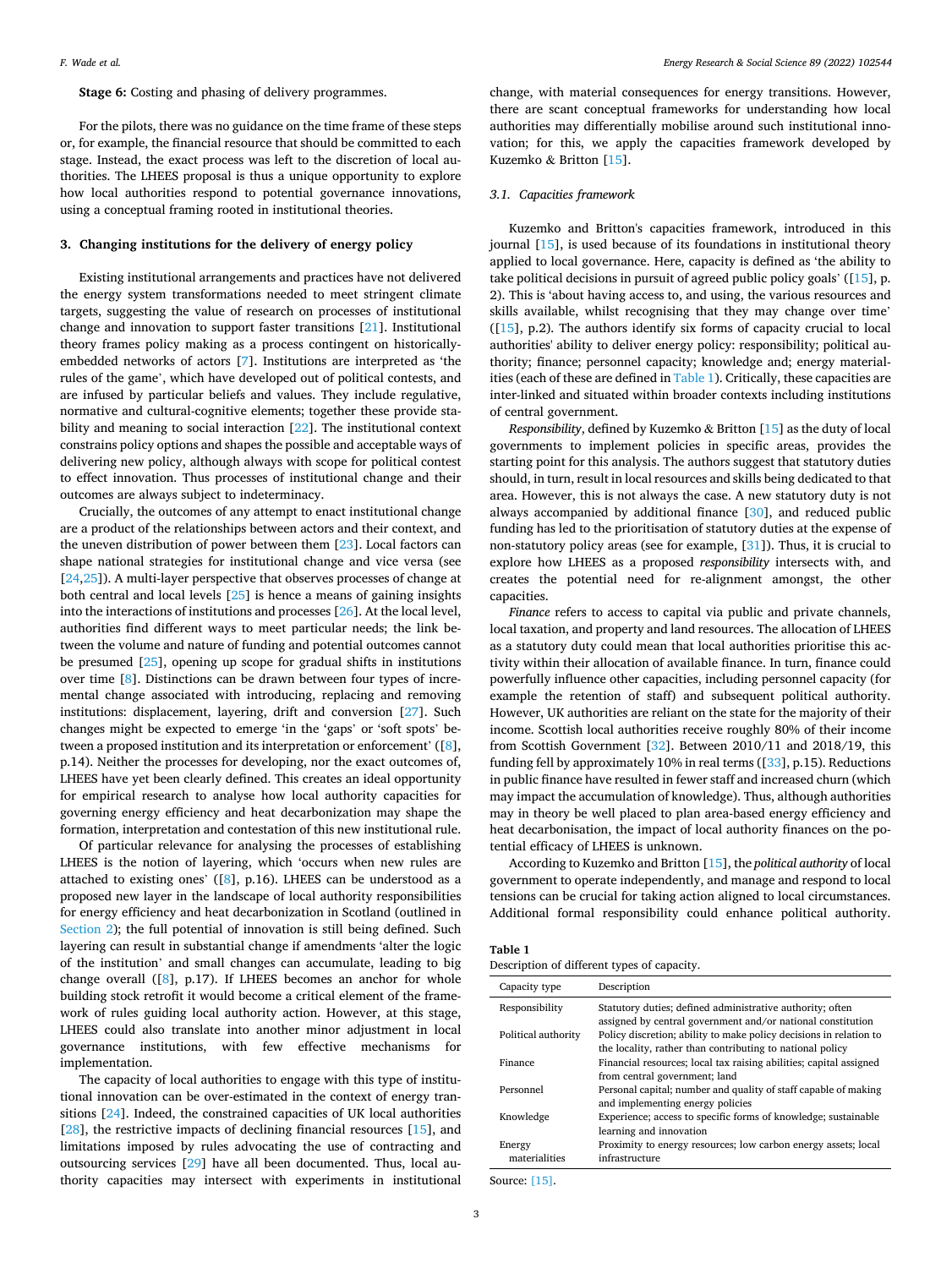However, such authority can only be achieved when local governments have the capacity to act as 'genuinely independent centres of decisionmaking, with sufficient own financial revenues and policy autonomy to be able to make meaningful choices on behalf of their citizens' [\[34](#page-17-0)]. Thus, political authority could also be restricted by other capacities, not least finance. Scottish Government has acknowledged the importance of clarifying where political authority for LHEES lies, stating, 'it will be necessary to put in place a clear framework for [the energy efficiency programme], making clear who is responsible for setting the policy and targets, and who is responsible for delivering the Programme, at both the national and local levels' ([\[35](#page-17-0)], p.20). However, whether this will translate into realised political authority, and how this may be shaped by other local authority capacities, for LHEES is not yet clear.

*Energy materialities* is intended to capture existing energy infrastructures and proximity to natural resources, for example [[15\]](#page-16-0). The most appropriate approach to building decarbonisation depends upon a variety of local factors, including the nature of the building stock, building density, local energy network configurations, and the presence of local energy opportunities, such as waste heat [\[36](#page-17-0)]. However, rather than energy materialities themselves, it is *knowledge of* energy materialities that is intrinsic to the development of LHEES, which focuses on documenting the existing building stock and identifying opportunities for low carbon heat. For example, whilst district heating may be a viable solution for low carbon heat in densely built areas, this is less likely to be the case in rural communities. It is the case that local authorities have a long-term commitment to a region [\[37](#page-17-0)], and are likely to accumulate knowledge about such local infrastructures and resources. However, it is crucial to consider how such knowledge of energy materialities interact with finance and personnel capacities.

*Personnel capacity* addresses the quantity and quality of available personnel; Kuzemko & Britton [\[15](#page-16-0)] highlight that having individuals dedicated to analysis and decision-making is crucial for sustainable energy. However, the available data on the size of energy teams in UK local authorities suggests that only a small number have in-house teams [[17\]](#page-16-0). This lack of dedicated personnel can mean that energy projects are spread across different departments, and not prioritised [[17\]](#page-16-0). There is thus a clear connection between personnel capacity and the accumulation of *knowledge*. Crucially, a lack of knowledge capacity and siloed working structures can result in policy failure at local level [\[38](#page-17-0)]. Furthermore, lack of in-house skills and expertise means that outsourcing to private and third sector organisations has become the norm for the delivery of public services. This financial model can mean that knowledge and skills accumulate outside the local authority, and reinforce a dependence on contracting consultants [\[39](#page-17-0)].

Thus, the different local authority capacities have the potential to both enhance and restrict one another. Some may be more important than others for the development of LHEES, and the institutional innovation this represents. It is thus essential to explore the inter-play between different local authority capacities to gain insight to the potential for institutional innovation. The following section details the method used to collect data before the results are presented in [Section 5](#page-5-0).

#### **4. Method**

To date, Scottish Government have funded three phases of pilots to establish delivery mechanisms for large scale energy retrofit, including the development of LHEES. The analysis presented in this paper stems from an evaluation of this programme, which included the phase 1 and  $2<sup>2</sup>$  LHEES pilots (see:  $[40, 41]$ ).

Across Phases 1 and 2 of the pilots, 23 local authorities were each awarded funding to trial the development of LHEES. The funding available and specific focus of the pilots varied across the two phases, as

detailed in Table 2. For both phases, local authority applicants developed a proposal detailing the scope and aims of the LHEES. Scottish Government specified that the pilot funding should be used to 'support staff time or consultancy costs to gather information and develop the LHEES' [\[42](#page-17-0)]. Scottish Government assessed proposals according to: their rationale; the project team and governance structure identified; consideration of existing strategies and datasets; allocation of funding and any match funding commitments made. Scottish Government sought to ensure that all 32 local authorities had the opportunity to trial LHEES ahead of its potential introduction as a statutory duty. Thus, any local authorities successful in Phase 1 were prohibited from applying to Phase 2, and so on. For Phase 1, Scottish Government also centrally procured a consultant to support with the collation and analysis of data; the consultant worked on nine of the 12 LHEES pilots. Phase 2 did not include a centrally procured consultant, but the majority of pilot teams

#### **Table 2**

Summary characteristics of the Phase 1 and Phase 2 LHEES pilots. Pilot approach, aims and focus are all as specified in pilot application materials prepared by Scottish Government.

| Characteristic                | Phase 1                                                                                                                                                                                                                                                                                                                                           | Phase 2                                                                                                                                                                                                                                                                                                                                                                                                                                   |
|-------------------------------|---------------------------------------------------------------------------------------------------------------------------------------------------------------------------------------------------------------------------------------------------------------------------------------------------------------------------------------------------|-------------------------------------------------------------------------------------------------------------------------------------------------------------------------------------------------------------------------------------------------------------------------------------------------------------------------------------------------------------------------------------------------------------------------------------------|
| Number of<br>pilots           | 12                                                                                                                                                                                                                                                                                                                                                | 11                                                                                                                                                                                                                                                                                                                                                                                                                                        |
| Participating<br>authorities  | Aberdeen City,<br>Clackmannanshire, Dundee,<br>Dumfries & Galloway, City of<br>Edinburgh, Glasgow City,<br>Highland, Perth & Kinross,<br>Renfrewshire, Scottish Borders,<br>Shetland, Stirling                                                                                                                                                    | Aberdeenshire, Argyll &<br>Bute, East Lothian, Falkirk,<br>Fife, Inverclyde, Midlothian,<br>North Lanarkshire, Orkney<br>Islands, South Lanarkshire,<br>West Lothian                                                                                                                                                                                                                                                                      |
| Funding<br>available          | £50,000-70,000                                                                                                                                                                                                                                                                                                                                    | £30,000-60,000                                                                                                                                                                                                                                                                                                                                                                                                                            |
| Dates from - to<br>Pilot aims | September 2017 - March 2019<br>Testing the development and<br>implementation of LHEES for<br>defined areas within or across<br>councils                                                                                                                                                                                                           | May 2018 - December 2019<br>Test and develop methods for<br>creating LHEES<br>Identify relevant sources of<br>data (and any data gaps)<br>Gain a fuller understanding<br>of the resources and<br>capabilities required to<br>deliver an LHEES<br>Final pilot outputs should<br>suggest the content,<br>timescales, cost, funding and<br>appropriate vehicles for a<br>delivery programme in one of<br>the specified pilot focus<br>areas. |
| Pilot approach                | Area-based                                                                                                                                                                                                                                                                                                                                        | Sector-based. Authority-wide<br>or within specific urban,<br>suburban or rural settings.                                                                                                                                                                                                                                                                                                                                                  |
| Pilot focus                   | Development of Local Heat &<br>Energy Efficiency Strategies for<br>council areas or discrete areas<br>Methodology and evidence base<br>to support zoning, and phasing<br>of areas for energy efficiency<br>delivery programmes, and for<br>appropriate heat<br>decarbonisation delivery<br>programmes<br>Delivery of LHEES for<br>designated area | Energy efficiency in:<br>privately owned domestic/<br>non-domestic properties; do-<br>mestic private rented sector;<br>Small and Medium Enter-<br>prises (SMEs); public sector<br>buildings<br>Identifying opportunities to<br>establish or support energy<br>efficiency and low carbon<br>heat supply chains<br>Identifying low regrets<br>opportunities for the<br>decarbonisation of heat<br>supply                                    |

Sources: [\[43,44\]](#page-17-0).

undertook their own procurement to work with a consultant.

<sup>2</sup> The Phase 3 LHEES pilots were evaluated by a separate team and are not included in this analysis.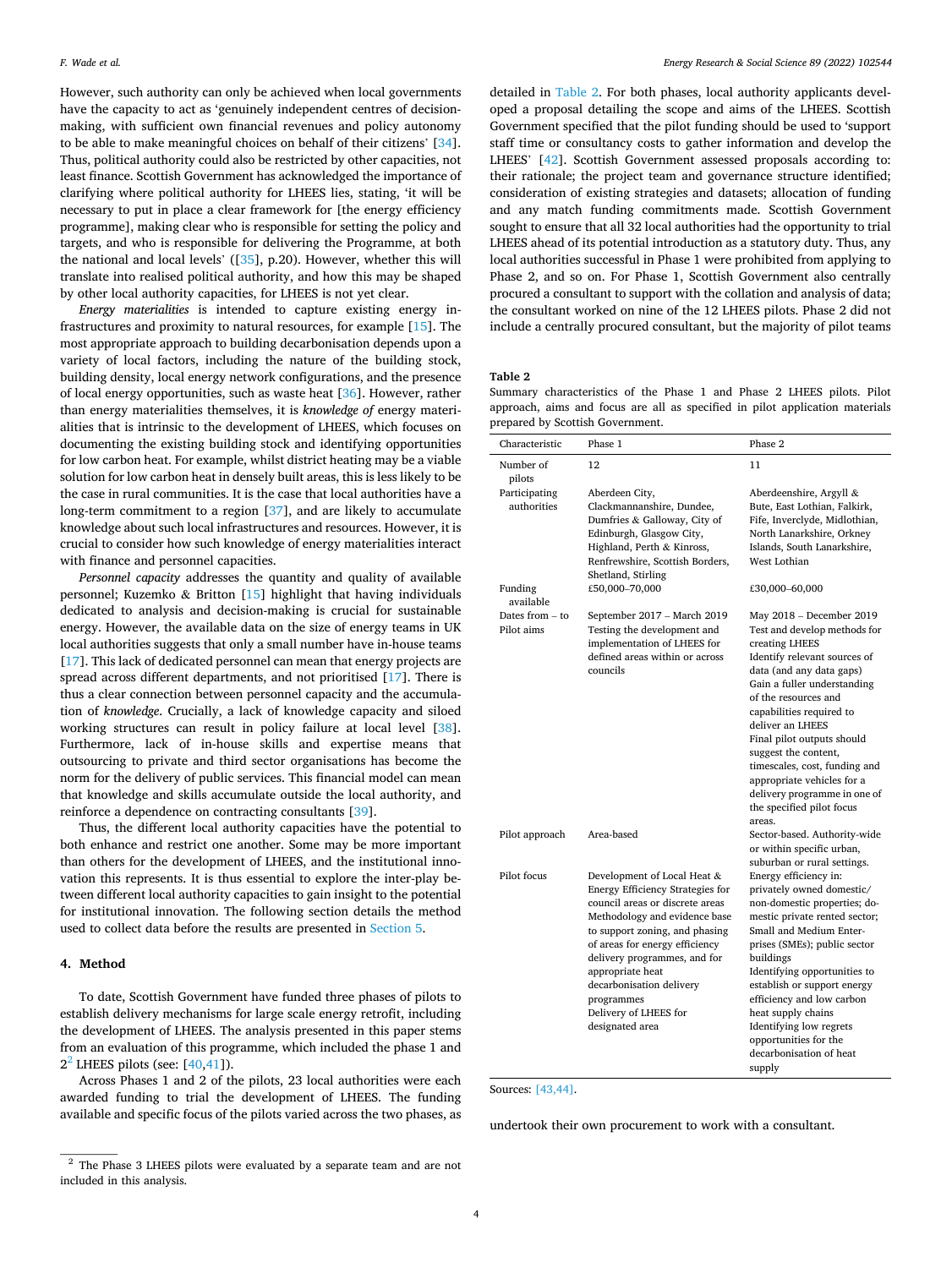<span id="page-5-0"></span>This paper draws on in-depth semi-structured interviews with 22 of the local authority pilot teams. $3$  For Phase 1, interviews were conducted both at the beginning and end of the pilots; the Phase 2 LHEES pilots were added into the broader evaluation work after they had already commenced, so interviews were only conducted at the end. The interviews lasted between 30 and 90 min and were primarily conducted in local authority offices; three interviews were conducted remotely, because of distance and time limitations. Local authorities were required to participate in these interviews as a condition of pilot funding. Local authority project leads were identified through application materials and approached for interview. These individuals then asked colleagues involved in the project to join them at interview; in some cases these included the consultants who has supported the pilots. Consequently, most interviews included between one and three local authority officers, one included four. The officers were primarily in energy and climate change, or housing, roles (see [Appendix A\)](#page-9-0).

Interviews are a useful method for in-depth discussions about the perceptions and experiences of public sector actors. In particular, they have been utilised to explore local authorities' engagement in, and modes of governing, energy initiatives [\[37,45](#page-17-0)]. The local authority interviews considered: scope and content of the pilot; activities involved in developing an LHEES; and the skills and resources required. The same interview schedule was used for both phase 1 and 2 pilots; this is included in [Appendix B.](#page-10-0) All interviews with local authority officers were completed on condition of anonymity, and interview quotes are not assigned to individuals.

The interviews were transcribed verbatim and stored and coded using NVivo 11.4. Data analysis followed a process of reviewing all of the interview transcripts followed by a detailed reading which identified emergent themes. Through consultation amongst all of the paper's authors, these themes were narrowed (to prevent repetition) and categorised according to Kuzemko & Britton's [[15\]](#page-16-0) capacities framework. Emergent codes for each of Kuzemko & Britton's six forms of capacity are included in [Appendix C](#page-11-0). Certain themes had aspects relevant to multiple capacities; these themes are therefore listed under more than one capacity (for example, local authority officers' discussion of 'resource availability' spanned both *finance* and *personnel capacity*). Interview data has been supplemented with evidence from the LHEES reports generated through the pilots (see [Appendix D](#page-12-0) for a summary of the scope and outcomes of each pilot). The following data is presented according to four capacities: *political authority; finance; personnel capacity* and *knowledge*. The role of LHEES as a potential new *responsibility* and knowledge of *energy materialities* are incorporated as part of the discussion around these four capacities.

#### **5. Results**

#### *5.1. Political authority*

Positioning LHEES as a statutory duty is a means to transfer power for the planning of energy efficiency and heat decarbonisation, thus potentially enhancing different local authorities' political authority to act. There are different layers of political authority, namely: LHEES could act as a tool to garner political commitment from executive and elected council members; LHEES could also enable local authority officers to engage a range of non-public sector stakeholders.

There was a wide range in the level of political commitment across different local authorities. For example, one officer noted:

To date anything, whether it's our sustainable energy action plan or our energy team…work that we do, we have no problems cross-party politically we always had support on that and climate change. (Local Authority Officer – Phase 1)

This high level of support from executive and elected members provided the political authority needed to encourage engagement in the LHEES pilot from across council departments. However, other council officers reported little to no engagement from senior council members:

Internally this has not gone to chief officers and it's not gone to elected members because the questions they will ask me [are]: is this a statutory duty? What is exactly required of us? When do we need to do it by and what are the penalties if we don't comply? (Local Authority Officer – Phase 1)

This officer felt that elected members would not be interested unless LHEES became a statutory duty. As a result, the pilot remained a standalone activity that was not discussed with senior management. Without formal responsibility in place, there is a lack of political commitment which could lead to LHEES relegated down the list of council priorities.

Acknowledging this, local authority officers universally supported LHEES becoming a statutory duty and highlighted that formal *responsibility* for LHEES could provide them with the *political authority* to deliver it:

I see LHEES as a tool…to give our leadership role that we're supposed to have in public sector to put something in place so non-domestic buildings and domestic buildings that aren't owned by public organisations or housing associations get a handle on where they want to be (Local Authority Officer – Phase 1)

Thus, a statutory duty could give local authority officers the power to lead on delivering LHEES, particularly through influencing stakeholders across different sectors. At present, local authorities typically hold data about public sector buildings but are reliant on voluntary engagement of private organisations and individuals in energy programmes; having LHEES as a statutory duty may provide the political authority to engage with the range of stakeholders whose support is needed for this crosssector strategy development.

The LHEES pilots offered the opportunity to explore whether this was indeed the case. With a focus on stages 1 and 2 of the LHEES process (see [Section 2.1](#page-2-0)), one local authority in Phase 2 sought to establish a database of local Small and Medium Enterprises (SMEs). Initial data analysis identified roughly 8500 SMEs in the local authority area. The project team then sought to gather detail from these SMEs on: the types of buildings inhabited; the validity of existing data; and potential energy efficiency interventions. A survey sent to 400 businesses received only 28 responses. The team consequently undertook more labour intensive 'light touch' site surveys where they wrote to SME addresses and then visited for brief on-the-spot assessment of the properties. Following this exercise, the authority's LHEES report critically notes:

We recommend that it is fundamentally reconsidered whether local authorities should be required to gather data on SMEs for the purposes of LHEES development. It does not seem reasonable to expect individual authorities to establish reliable baseline data for such a diverse sector without any mandatory powers to do so (Local authority LHEES report – Phase 2)

Thus, any political authority established through the pilot is not sufficient on its own (in this case, *personnel capacity* and *knowledge* are needed to engage SMEs). In addition, existing political authority is not strong enough to garner engagement from the majority of SMEs. Here, the local authority notes that *responsibility* through the statutory duty is a prerequisite for the *political authority* to engage SMEs. Without this, and the ability to acquire and collate accurate data about non-domestic buildings, the efficacy of LHEES could be compromised. As one officer <sup>3</sup> One of the local authority teams ignored requests for interview, and the noted: 'you can't apply [energy saving estimations] if you don't know

consultant they collaborated with was interviewed.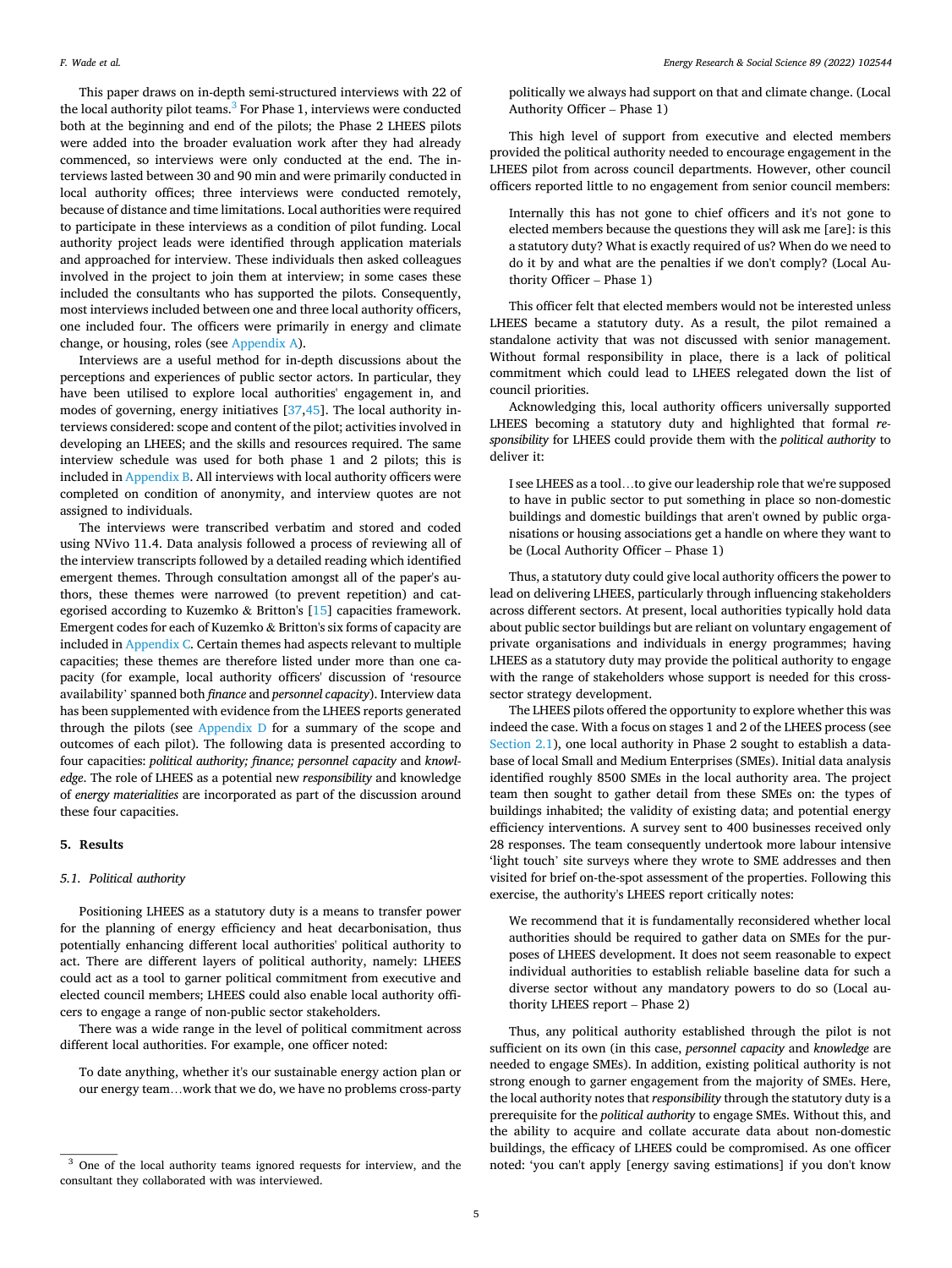what type of building it is... [non-domestic are] wildly different buildings' (Local Authority Officer – Phase 1). Encouraging compliance from broader stakeholders was also highlighted. For example, one officer mentioned concern around housing developers, who could be important for supporting future designated low carbon building zones. The officer emphasised that LHEES is 'only guidance and advice. [New] housing developers can quite easily come back to us and say: 'No, we're not doing that' (Local Authority Officer – Phase 2).

#### *5.2. Finance*

There are two ways in which financial capacities were instrumental to the LHEES pilot processes: first in relation to development and second in relation to delivery.

With regard to development, finance enabled hiring, retaining or allocating personnel to coordinating and managing the LHEES process. The pilot funding was primarily used to fund staff time within the council, or to pay external consultants to complete aspects of the work (for example data collation, analysis and GIS mapping). A very small portion of pilot funding (circa 10%) was used to support data collection (such as funding a mail-out questionnaire to householders), hosting stakeholder events, and for travel  $\&$  subsistence (for example, when visiting small business premises). Many local officers then concluded that additional resource would be needed to develop LHEES in future. Specifically, *finance* was necessary to employ one (or more) full time officers, long-term, to lead and coordinate cross-departmental development of LHEES. In addition, amidst financial pressures and competing responsibilities, it was deemed essential to mandate LHEES to ensure that resource could be allocated to this task:

If it's not a statutory obligation with the financial pressures on councils it won't get taken forward. We feel quite strongly that it should be a statutory obligation (Local Authority Officer – Phase 1)

Thus, finance and how it is allocated has an inextricable connection to *personnel* and *knowledge* capacities, and the implications of this are discussed in the following two sections.

Finance is also critical for the potential delivery of LHEES. Several pilots developed detailed costings and undertook financial planning for proposed energy efficiency and low carbon heat interventions. These costings often focused on a specific building sector, or geographical area (i.e. a town or village). For example, one Phase 2 pilot completed all 6 proposed stages for public sector buildings, and developed costed scenarios for interventions in a series of case study areas, one of which was an industrial site (see Table 3). Council-wide extrapolation of the case study areas allowed the team to estimate that it would cost the council £2.2 million per year over the next 25 years to decarbonise all public sector buildings. Their LHEES report states that this is 'above the council's current budget of £1-1.5 million per year for energy efficiency measures'. High delivery costs were identified across the LHEES pilots

(see [Appendix D](#page-12-0)), with many local authority teams sharing concern over how these costs would be met given their constrained finances. In this case, the LHEES report suggested that it would be financially viable to implement some decarbonisation measures, while using carbon offsetting to meet the shortfall. Thus, LHEES testing revealed the implications of constrained local authority finance for potential reduction in the number of buildings treated and reliance on carbon offsetting. The latter is controversial and its ability to meet carbon targets effectively and equitably is contested [\[46](#page-17-0)].

#### *5.3. Personnel capacity*

Only three local authorities used the majority of pilot funding to specifically hire or re-allocate a full-time member of staff in-house to manage and coordinate LHEES development for the duration of the pilots. Creating this dedicated capacity was only the beginning of a process of learning, testing, and adapting to the requirements of LHEES. Whether staff were in dedicated roles or not, the majority of pilots sought to develop new working groups or informal collaborations across several departments. This served as an opportunity to build personnel capacity, in part through identifying the value of different skills to LHEES:

We found working with [Economic Development] really interesting because [they] know the people in the businesses and [they] know what they want to hear and [they] know when to let them make a decision. That kind of business relationship is a useful skill (Local Authority Officer – Phase 2)

Having dedicated personnel for this work proved valuable. In one Phase 1 pilot, a new officer was hired to manage the pilot and was then able to build momentum around LHEES development, using stakeholder workshops to help establish priorities. The workshops were attended by representatives from diverse council teams, including: energy; sustainability; carbon management; environmental services; housing and regeneration; planning; legal services; transport planning. This officer's efforts were buoyed by support from elected council members (and the *political authority* this brings), who also attended the sessions. In turn, this officer developed detailed knowledge of sustainability strategies across the council, and the priorities and potential contributions of different departments, which could be hugely valuable in the future implementation of LHEES. However, limited pilot funding meant that the officer's role was fixed-term; they later moved to a different post in the council, potentially losing momentum for future LHEES.

The remainder of pilots primarily used funding to harness external consultancy support, and allocated internal staff time using existing council budgets. In these cases, the task was added to an officer's existing role, which constrained their ability to engage. In one Phase 1 pilot, the lead officer for LHEES noted that they had 'not been able to give as much time to the project as [they] would have liked'. They listed a number of

**Table 3** 

| Option                      | Business as usual | Energy efficiency<br>(EE) | Low carbon heat network $+$<br>EE | Local low carbon heat $+$<br>EE | Local low carbon<br>heat | $Hydrogen + EE$ |
|-----------------------------|-------------------|---------------------------|-----------------------------------|---------------------------------|--------------------------|-----------------|
| Capital cost                | £0                | £9.5million               | £41 million                       | $£16.7$ million                 | $£7.3$ million           | $£16.7$ million |
| Revenue cost change         | $+£130,000$       | $+£180,000$               | $+£150,000$                       | $+£30,000$                      | $+£320,000$              | <b>TBC</b>      |
| Lifetime energy cost        | $f26.9$ million   | $£18.1$ million           | $£26.1$ million                   | $£23.3$ million                 | $f29.9$ million          | TBC             |
| Total energy costs          | $f26.9$ million   | $£27.6$ million           | $f67.1$ million                   | $£40.1$ million                 | $f.37.2$ million         | <b>TBC</b>      |
| 2032 carbon saving          | 41%               | 63%                       | 89%                               | 86%                             | 81%                      | 69%             |
| 2045 carbon saving          | 46%               | 67%                       | 95%                               | 94%                             | 92%                      | 97%             |
| Cost per kg carbon<br>saved | £1.61             | £0.68                     | £1.57                             | £0.67                           | £0.67                    | TBC             |
| Targets met                 | No                | No                        | Yes                               | Yes                             | No                       | No              |

a Scenarios considered are: Business as usual - no changes to buildings or heat supply; Energy efficiency - LEDs; control optimization; building fabric improvements; energy efficiency and a heat network supplied by heat pumps and biomass; energy efficiency and individual heat pumps for heating ('local low carbon heat'); local low carbon heat without energy efficiency and; energy efficiency with hydrogen heating.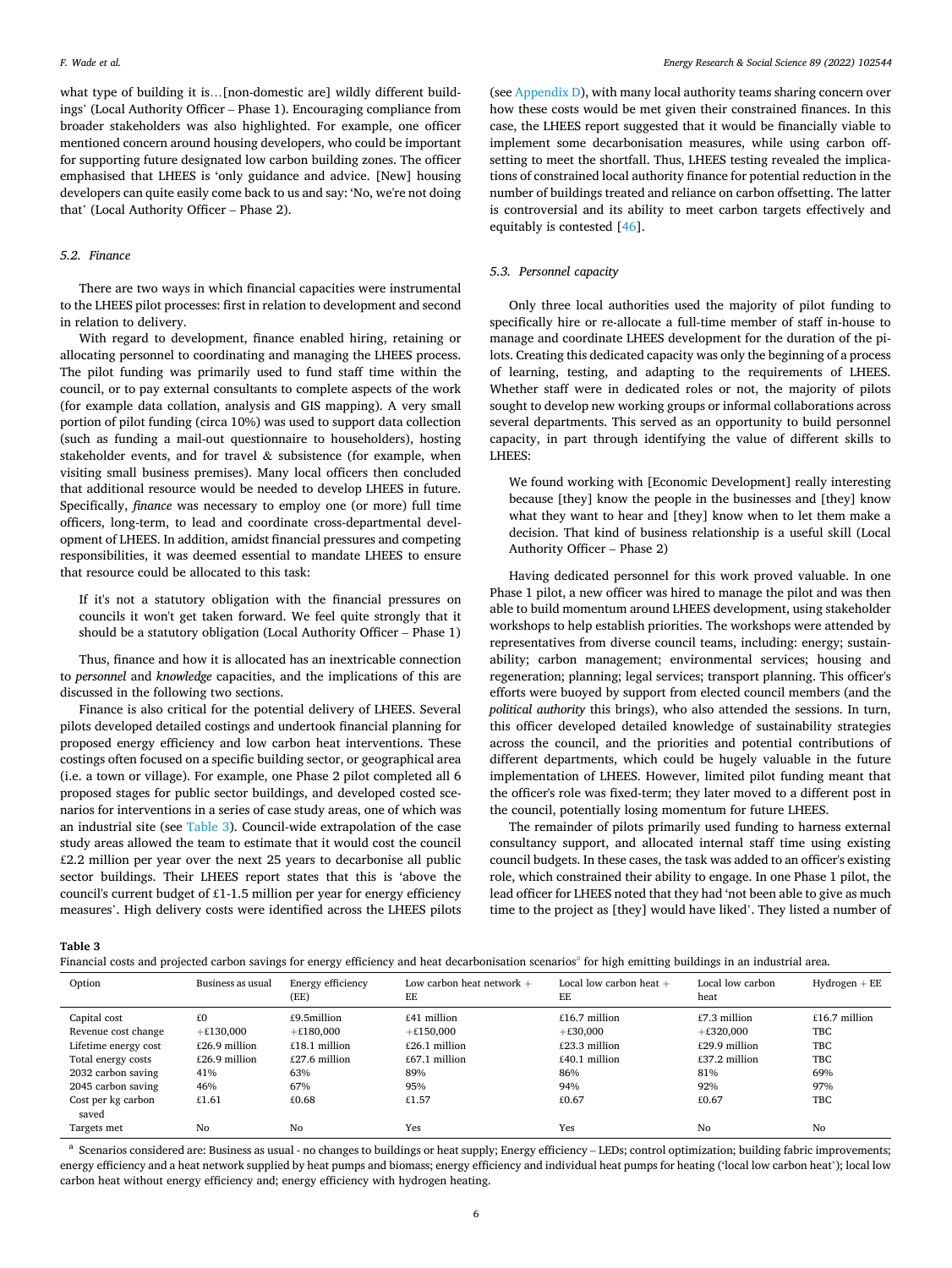other energy efficiency initiatives that they were responsible for, some of which were only confirmed after competitive bidding. This highlights the limitations of short-term competitive funding for allocating and maintaining personnel capacity – when dearths and gluts of projects can occur. This pilot focused on developing guidance for creating LHEES, and the officer noted that they 'would have struggled' had they been trying to go further. Even within this limited objective, the work was further narrowed down:

it was an objective… to do some kind of tailored engagement with selected businesses…I tried with Economic Development colleagues who have got closer links to business but again it just came down to resourcing. I couldn't really invest the time that was needed to follow up with different business groups and so in end we just left it [out] (Local Authority Officer – Phase 1)

Thus, lack of personnel capacity limits the scope of LHEES. Across other pilots, engagement in cross-departmental collaborations was informal and voluntary. Several officers explained that it was difficult to engage people because this was not a core priority or *responsibility*. For example, one interviewee believed that data on floor sizes and characteristics for non-domestic buildings would be available from the Property Division. However, repeated attempts to engage produced no response. This was attributed to the lack of time to 'sit down and pull all that information out' (Local Authority Officer – Phase 1). In terms of the capacities framing, without dedicated personnel to coordinate across departments, analyse data, and make decisions, local authorities will struggle to progress with sustainable energy [\[15](#page-16-0)].

Officers commented that they were reliant on informal favours, for example, 'pulling a member of our team off her job' (Local Authority Officer – Phase 1), and 'a lot of goodwill' from colleagues to get the pilots delivered. Such voluntary cross-departmental working was unstable. For example, one participant noted that her post 'disappears at the end of the month', and there would no longer be a 'sustainability function' within the council (Local Authority Officer – Phase 1). The precarity of officers' involvement, coupled with this outsourcing of aspects of LHEES development to consultants (see Section 5.4) could further contribute to the marginalisation of LHEES. Ad hoc, poorlyresourced management models are insufficient for achieving radical policy goals: in this case, reliance on volunteers, coupled with uncertainty in future resources, is unlikely to sustain the capacities needed to support the long-term aims. If not institutionalised as a formal *responsibility*, and supported by increasing *personnel capacity* within local authorities, LHEES is vulnerable to repeated disruption and an associated loss of momentum and significance.

#### *5.4. Knowledge*

The range of knowledge required for developing LHEES was evident:

It's a multitude of different skill sets. You need…understanding about energy, energy usage, energy bills. You need…building survey skills… understanding of how planning works…influencing policy and strategy in the council…that skill of taking a strategy through to implementation…it's a co-ordination role in project management (Local Authority Officer - Phase 1)

Strategic thinking and project management related to both how an LHEES would be developed (for example, the types of knowledge available in-house and which aspects would need to be outsourced), but also to involving officers across the council and considering how to engage senior executives and councillors.

In addition, a critical aspect of the pilots was identification, sharing, and analysis of relevant data. [Fig. 1](#page-8-0) is reproduced from one Phase 2 pilot report, which focused on establishing a picture of the building stock occupied by SMEs in the region. This indicates the breadth of data sources used for just one building sector (other LHEES pilots were crosssector and subsequently drew on additional datasets – see [Appendix D](#page-12-0)). *Knowledge* required for this aspect of LHEES is threefold: 1) awareness of available datasets; 2) ability to harvest and analyse data from these; 3) ability to collate and overlay datasets to identify potential heat and energy efficiency interventions. The extent to which local authority teams felt capable of delivering this in-house varied significantly, and there is an emerging pattern of distributed knowledge for LHEES development.

A small number used in-house expertise for data checking and analysis, particularly citing the contribution of those with skills in Geographical Information Systems (GIS). However, institutional knowledge for data analysis was recognized by the majority of local authority interviewees as lacking, often attributed to a lack of *personnel capacity* amongst those in data analysis and GIS departments. This was the primary form of knowledge outsourced to consultants.

For the Phase 1 pilots, Scottish Government centrally procured an external consultant. The consultant completed data collation, analysis and prioritisation of potential energy efficiency and heat decarbonisation activities for nine of the 12 Phase 1 pilots. Officers from these councils reported that the use of a centrally-procured consultant resulted in an LHEES less tailored to their locality, particularly failing to incorporate their knowledge of local *energy materialities*. For example, one participant discussed the incompatibility between the consultant's specification for air source heat pumps and the poorly insulated Victorian and pre-Victorian buildings in the area, noting that: 'had [the consultant] visited then it would be different' (Local Authority Officer – Phase 1). Other local authorities, especially those in rural and island areas, highlighted the consultant's focus on district heating networks, which they felt were inapplicable. Centrally procured consultancy, combined with a lack of in-house personnel capacity, hence presented challenges for ensuring that LHEES were developed using the institutional knowledge within localities. However, the majority of local authority officers recognized that they would need to access some external expertise to develop LHEES, and several Phase 2 projects procured their own external consultant. Local knowledge was regarded as crucial here:

One of the reasons why we chose [the consultant] was that they had an office in [the local area], they sent the CVs and names of who they were going to subcontract, they were all local and it was very much that [we] need someone who understands [the local area]. (Local Authority Officer – Phase 2)

These authorities reported more positive experiences, developing closer working relationships with consultants or engaging those they had existing partnerships with. However, some officers expressed concern about the lack of in-house skills emerging. In the long term, outsourcing models could erode opportunities for the accumulation of learning within local authorities, which is essential for developing knowledge capacity [\[15](#page-16-0)]. In addition, outsourcing is often more expensive than maintaining activities in-house [[29\]](#page-17-0), thus limited inhouse knowledge capacity could place additional strain on already restricted financial capacities.

Further, knowledge for LHEES is distributed across a series of tools, each of which have been developed through different stakeholders. Examples used during pilots include the Scotland Heat Map<sup>4</sup> and the

<sup>4</sup> The Scotland Heat Map was developed by Scottish Government to enable estimations of heat demand at building and area level, and subsequent planning for district heating. A framework agreement is in place to enable full access for all Scottish local authorities. See: [https://www.gov.scot/publications/scot](https://www.gov.scot/publications/scotland-heat-map-documents/)  [land-heat-map-documents/](https://www.gov.scot/publications/scotland-heat-map-documents/)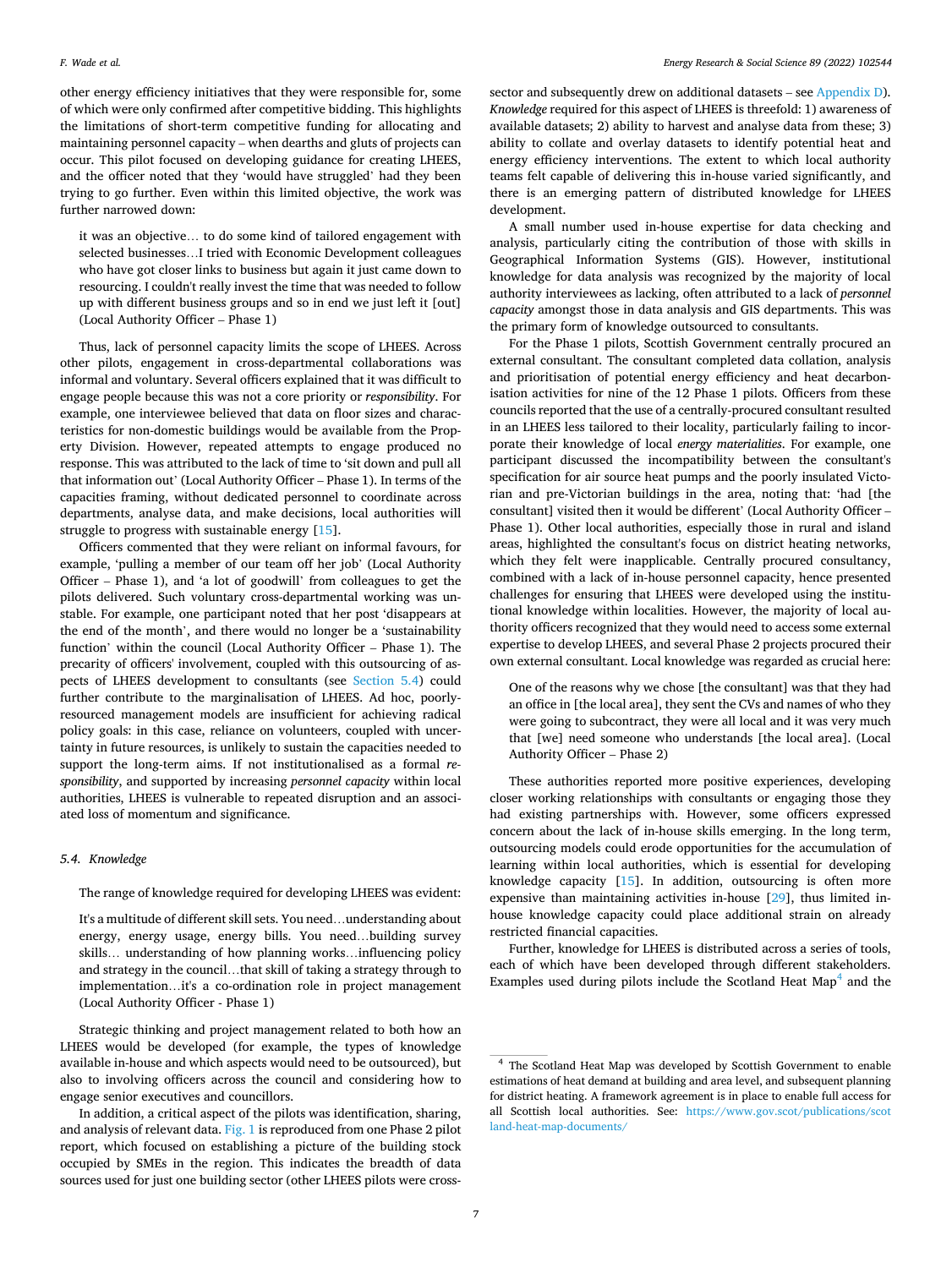<span id="page-8-0"></span>

**Fig. 1.** Data sources used for the development of Phase 2 LHEES pilot focused on SMEs (Data sources identified include: Ordnance Survey; Scotland's Address Gazetteer (a land and property database maintained by local authorities) to the level of Unique Property Reference Number (UPRN); Scotland Heat Map (a Scottish Governmentcommissioned resource for assessing heat demand and supply opportunities across Scotland); Energy Performance Certificate (EPC) databases; energy consumption data (to the level of Middle Layer Super Output Area (MSOA).). Reproduced from a Phase 2 pilot report.

Place Standard Tool.<sup>5</sup> In addition, Scottish Government commissioned the Carbon Trust to develop a socio-economic analysis tool (see [Ap](#page-16-0)[pendix E\)](#page-16-0) to fulfil stage 4 of the LHEES process<sup>6</sup>; this constitutes an influential form of knowledge that directly informs local authorities' prioritisation of energy efficiency and heat decarbonisation measures. In particular, the socio-economic assessment tool places equal one third weighting on carbon emissions and fuel poverty, with factors like finance, resilience, local economic and environmental conditions (such as air quality) combined to create the remaining third. Officers highlighted that this weighting did not align with council priorities, particularly financial payback from energy interventions and creation of jobs and economic prosperity in the local area. This mis-alignment of knowledge could mean that such tools lose efficacy, or are marginalised in favour of local knowledge and priorities.

#### **6. Discussion**

Scottish Government's relatively stable political support for coordinated local-national action on energy efficiency and heat decarbonisation has potential to effect institutional innovation for systematic retrofit of the building stock. The capacities framing has been a valuable means to understand the potential for institutional innovation, in the form of LHEES, to take hold. The LHEES proposal represents an expansion in existing local responsibilities; however, other required local authority capacities are lacking. For example, constrained personnel capacity within local authorities meant that completing an effective LHEES pilot was reliant on informal management structures, and voluntary involvement from colleagues. Without additional finance, personnel capacity, and a clear line management authority to allocate roles, LHEES is unlikely to offer a model for local leadership in systematic area-based planning and action for building stock retrofit.

While Kuzemko and Britton [\[15](#page-16-0)] comment on the interlinkages between local authority capacities, the degree to which these capacities are interdependent, with consequences for effective institutional innovation, has not previously been emphasised. In this case, conferring formal *responsibility* for LHEES created a lynchpin around which all other local government capacities could align. In particular, local authority officers suggested that having this statutory duty in place could provide the organisational certainty needed to support the development of *financial*, *personnel* and *knowledge* capacities needed for LHEES. In fact, and reflecting years of diminishing local budgets, and subsequent prioritisation of existing statutory duties (for example, [[31\]](#page-17-0)), officers highlighted that positioning LHEES as a statutory duty would be *the only way*  that the necessary mix of capacities could be developed.

These interdependencies also mean that there are tensions between capacities. At present, the capacities framing does not capture the dynamic interactions between different capacities. In this case, some of the *knowledge* needed to develop LHEES was available within councils, particularly that associated with project management skills and knowledge of local *energy materialities*. However, knowledge such as data analysis and GIS was either non-existent, or there was insufficient *personnel capacity* for those with this knowledge to participate in the pilots. Scottish Government and local authorities employed a familiar outsourcing model to fill this gap, leading to knowledge development outwith local authorities. Thus, in the existing framework of rules, the capacity to *finance* outsourcing could damage longer term local authority *knowledge* capacity, which is critical to governing substantive change in the building stock. The capacities framing could consequently be enhanced through development of a matrix, capturing the direction of influence between different capacities, with consideration of the extent to which they may reinforce or undermine one another. Table 4 shows an example matrix completed for the LHEES case.

**Table 4** 

Example capacities matrix for LHEES. Captures how capacities listed in the lefthand column influence capacities listed along the top row. Key:  $++$  strong positive influence; + mild positive influence; / little to no influence; - mild negative influence; – strong negative influence.

|                | Responsibility | Political | Finance | Personnel      | Knowledge | Energy        |
|----------------|----------------|-----------|---------|----------------|-----------|---------------|
|                |                | authority |         |                |           | materialities |
| Responsibility |                | $^{++}$   |         | $\overline{a}$ |           |               |
| Political      |                |           |         |                |           |               |
| authority      |                |           |         |                |           |               |
| Finance        |                |           |         |                |           | $^{++}$       |
| Personnel      |                |           |         |                | $^{++}$   |               |
| Knowledge      |                |           |         |                |           | $^{++}$       |
| Energy         |                |           |         |                |           |               |
| materialities  |                |           |         |                |           |               |

 $^{\rm 5}$  The Place Standard Tool is a framework to support stakeholder engagement in the development of places. The tool was funded by Scottish Government and developed through collaboration between Scottish Government, NHS Scotland, Architecture & Design Scotland and Glasgow City Council. See: [https://](https://placestandard.scot/)  [placestandard.scot/](https://placestandard.scot/) 

<sup>6</sup> The reach of such an approach is potentially broad: Scottish Government have proposed that socio-economic analysis would be a statutory requirement at three levels: of LHEES (strategy level), of district heating developments (project level) and for use during mediation for connecting individual buildings [20 , p.20]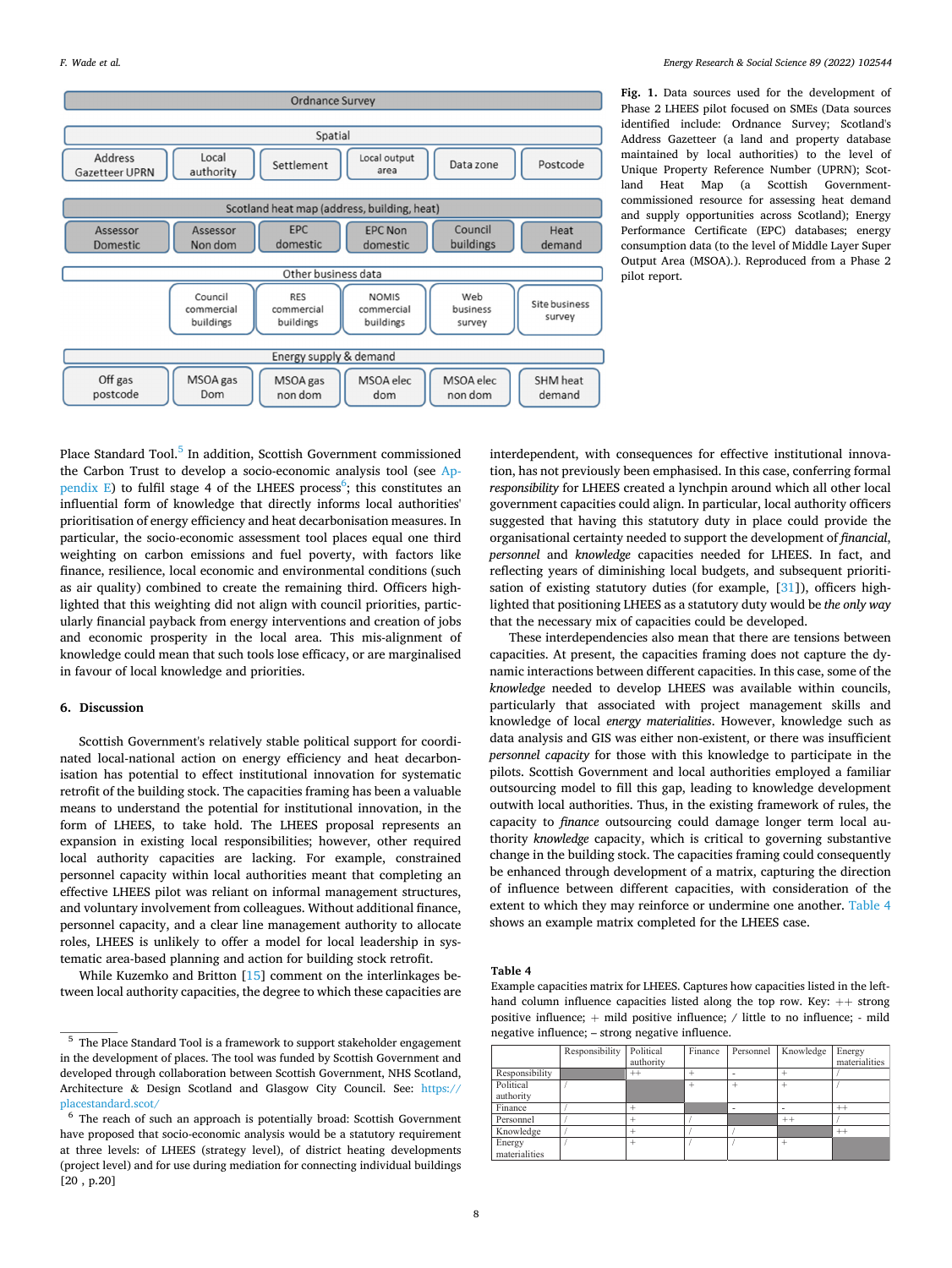<span id="page-9-0"></span>In this case, *responsibility* is shown to have had a negative influence on *personnel*, because the majority of councils added this task to existing officer workloads, or outsourced aspects of it. The outsourcing model also resulted in new *finance* having a negative influence on *personnel* and *knowledge* capacities. Conversely, it had a strong positive influence on *energy materialities*, because available financial resources shaped the feasibility of energy efficiency and heat decarbonisation interventions. This also indicates an element of directionality for the different capacities. For example, although new *responsibilities* shape other capacities, *political authority*, *finance*, *personnel*, *knowledge* and *energy materialities* all have little to no influence on the attribution of responsibility, which is largely determined by central government.

Acknowledging the connection between capacities and the potential for action, the definition of capacities could also be further developed. In particular, Kuzemko and Britton draw on ideas from public policy to define capacities as 'the ability to take political decisions' ([[15\]](#page-16-0), p.2). However, local authority officers are influenced by managerial and political decisions (indeed, support from both sources has been shown to influence political authority and personnel resources allocated to LHEES). Thus, local authority officers are caught in the struggle over resources, local powers and the subsequent alignment of capacities. This analysis has emphasised that, amongst local authority officers, capacity might usefully be defined as 'the ability to deliver political objectives', rather than focusing on decisions. This also connects specifically to the definition of political authority, which is suggested as the 'ability to make policy decisions with regard to locality'. Analysis here has shown that political authority encompasses engaging not only those within the council (elected members and cross-council colleagues), but also local stakeholders. The definition of political authority could hence be developed to capture government officers' ability to harness support for policy decisions and actions.

This paper explored the piloting of LHEES; however, assessing the progress and delivery of the programme would need a longer timeframe. It is not yet clear how or whether any of the plans developed through LHEES will translate into energy improvements or heat decarbonisation. Future research could focus on delivery mechanisms, including detail of financing to cover the integrated costs of intervention identified here. In addition, the allocation of LHEES as a statutory duty has been challenged by the Convention of Scottish Local Authorities (COSLA), the organisation which represents Scottish local politicians in negotiations with Scottish Government. COSLA's challenge is rooted in the political rejection of any new statutory duties without additional local authority resource, in the form of finance. Thus, higher level political discussions are ongoing. This paper has focused on the perspectives of local authority officers; however, these are perhaps the least powerful actors involved. Officers implement the programmes and priorities of senior management and political leaders, whilst Scottish Government and COSLA also shape potential outcomes. This emphasises the need to ensure that future studies of local authority capacities incorporate the broader political context. Further, Pierson ([[47](#page-17-0)], p.14) highlights that 'policies which appear to effect radical change when witnessed at close hand may prove to have a relatively limited effect on institutions when reviewed with adequate hindsight'. Thus, it is only through re-visiting the development of LHEES on a longitudinal basis that it will become possible to understand whether the policy will generate genuine innovation in local governance for heat and energy efficiency.

#### **7. Conclusion**

Over the past decade, Scottish Government have been developing a portfolio of policies for local authority involvement in energy efficiency and heat planning. The centre of these is LHEES, or the proposed statutory duty for local authorities to develop 20-year costed and phased plans for decarbonising all buildings. LHEES has the potential to trigger innovation in existing local governance institutions, and a capacities framework has been used to explore the negotiations and tensions at play as local authority officers respond to this. There are limitations in certain capacities; for example, the results identified limited knowledge within local authorities for complex data analysis, and a lack of personnel capacity to engage. There are also interdependencies between capacities. In particular, additional responsibility acts as a cornerstone around which other capacities can develop and align. Thus, different local authority capacities are inter-connected, and it is the interplay between these capacities that ultimately influences the form that institutional innovations can take.

It is crucial to acknowledge and incorporate these interdependencies in the development of LHEES and, more broadly, in future efforts to support innovation in local governance. In particular, if central government policy makers are looking to local authorities to play a more substantial role in energy transitions, they need to consider all capacities together. This is a significant shift from the current focus on responsibility per se, and on a model of assigning statutory duties without commensurate increases in finance, or support for resource and knowledge capacities needed to deliver envisaged changes. Further, such policy considerations need to account for interdependencies between capacities that may be detrimental to the long-term delivery of energy transitions. This is especially true of the way in which a model of short-term, competitive support for financial capacity reinforces the 'quick fix' of outsourcing of knowledge. This risks a greater long-term erosion of local government knowledge capacity to plan and implement energy retrofitting strategies with the scale and comprehensiveness needed to meet climate targets. This could be addressed through ensuring that additional finance from central government is accompanied by a holistic review of the framework of rules governing the allocation of powers and responsibilities between central and local governments. Central government policy makers need to enhance capacities in the round in order to deliver the institutional innovation needed to ensure that local governments can fulfil their role in energy transitions.

#### **Declaration of competing interest**

The authors declare that they have no known competing financial interests or personal relationships that could have appeared to influence the work reported in this paper.

#### **Acknowledgements**

The evaluation work reported here is funded by the ClimateXChange 2016-2020 Post-doctoral Fellowship: Evaluation of the Energy Efficient Scotland Programme. The authors would like to thank all of the local authority officers that contributed to this research. We are also grateful to three anonymous reviewers who provided thoughtful and constructive comments that were instrumental in strengthening this paper.

**Appendix A. Team and role of local authority participants, as described by interviewees**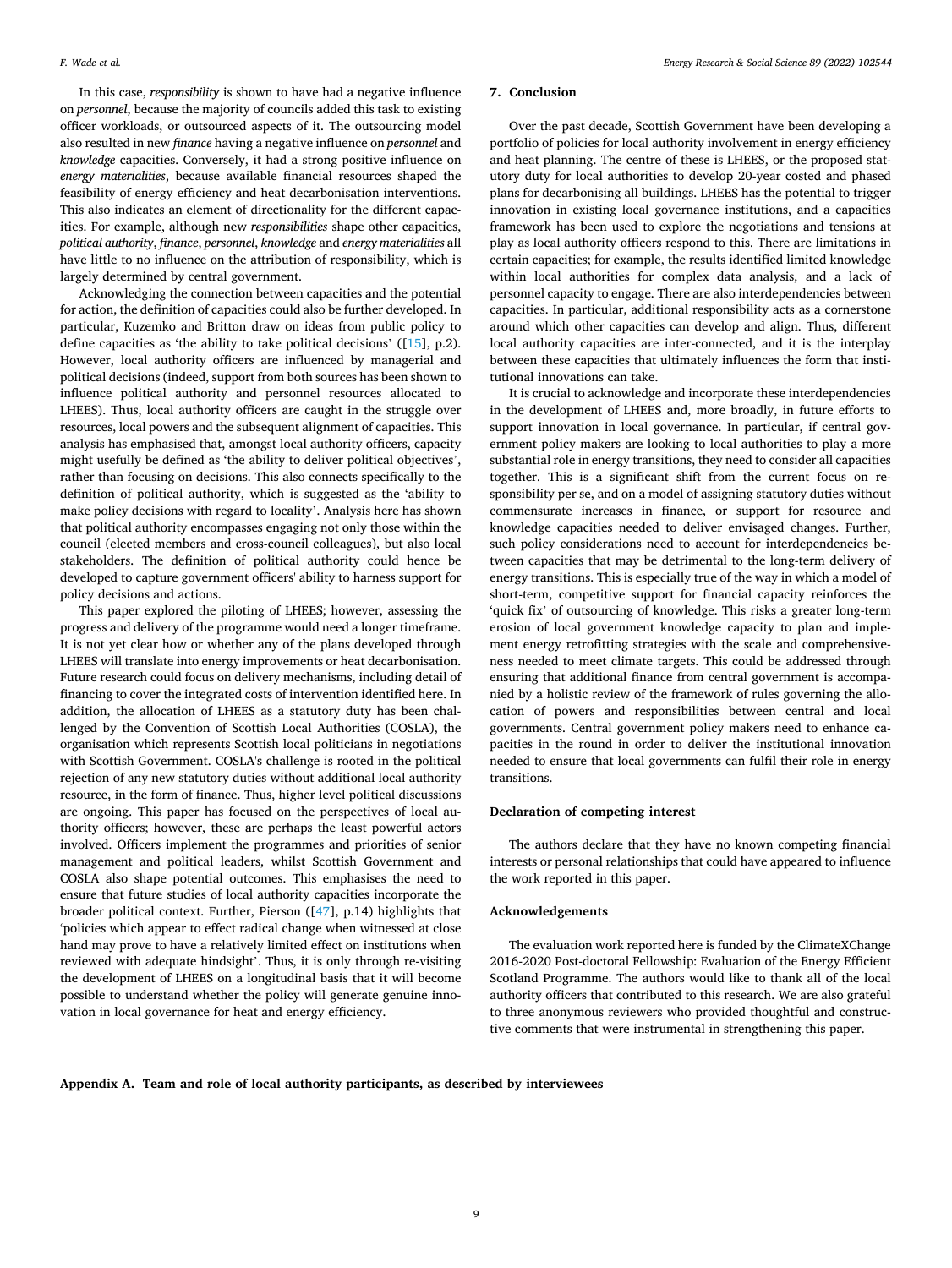<span id="page-10-0"></span>

| Local authority | Interviewees                                                                               |
|-----------------|--------------------------------------------------------------------------------------------|
| 1               | 1. Corporate Asset and Energy Manager                                                      |
|                 | 2. Energy Officer (with housing responsibilities)                                          |
| 2               | 1. Sustainable Development Team                                                            |
| 3               | 1. Development and Environmental Services                                                  |
| 4               | 1. Carbon Management Team                                                                  |
|                 | 2. Energy Efficiency Officer                                                               |
|                 | 3. Energy Manager (public and commercial)                                                  |
|                 | 4. Community Officer                                                                       |
| 5               | 1. Energy & Sustainability                                                                 |
|                 | 2. Sustainable Development Officer                                                         |
| 6               | 1. Sustainability & Climate Change Manager                                                 |
|                 | 2. Building Services Team (responsible for District Heating strategy)                      |
| 7               | 1. Housing Strategy Officer                                                                |
|                 | 2. Consultant - data analyst                                                               |
| 8               | 1. Sustainable Development Manager                                                         |
| 9               | 1. Affordable Warmth Team                                                                  |
|                 | 2. Housing and Regeneration Service                                                        |
| 10              | 1. Sustainable Development Team                                                            |
|                 | 2. Sustainable Development Manager                                                         |
| 11              | 1. Engineer (Energy and Sustainability)                                                    |
|                 | 2. Energy and Sustainability Manager                                                       |
| 12              | 1. Planning officer within Local Development Plans Team                                    |
|                 | 2. Strategy and Policy Manager                                                             |
| 13              | 1. Team Lead - Sustainability and Climate Change                                           |
| 14              | 1. Project Officer - LHEES                                                                 |
|                 | 2. Manager of Energy Service Team                                                          |
| 15              | 1. Officer within Affordable Housing Department                                            |
|                 | 2. Sustainable Energy and Climate Change Officer                                           |
| 16              | 1. Lead officer for Climate Change                                                         |
| 17              | 1. Environment Strategy Officer - Environmental Arms Length Management Organisation (ALMO) |
|                 | 2. Lead Officer - Environmental ALMO                                                       |
|                 | 3. Officer from Economic Development                                                       |
| 18              | 1. Carbon Reduction Officer                                                                |
|                 | 2. Lead Consultant                                                                         |
|                 | 3. Consultant                                                                              |
| 19              | 1. Energy Coordinator                                                                      |
| 20              | 1. Project Officer - LHEES                                                                 |
|                 | 2. Lead Officer - Fuel poverty & energy efficiency                                         |
| 21              | 1. Investment Officer                                                                      |
|                 | 2. Pilot Strategy Coordinator                                                              |
|                 | 3. Head of Property Services                                                               |
| 22              | 1. Energy and Climate Change Manager                                                       |

### **Appendix B. Interview schedule**

÷,

#### 1. Outcomes

What has been achieved through the LHEES pilot?

- What has been the most valuable aspect of the work for the Local Authority?
- Have any aspects of the work not been valuable for the LA?

Which of the original objectives of the project have been achieved?

- Did any objectives change over time?
- Were any objectives not achieved? Why?
- Were there any unexpected outcomes?

#### 2. Delivery

Who has been involved in delivering the LHEES pilot?

- What role has the LA played? o How has the project been resourced within the LA? o Was the available resource sufficient?
- Was the planned LHEES budget used in the time available?
- What role have delivery partners and/or consultants played?
- o Who has taken the lead in delivery?
- Were any particular processes or structures put in place to manage the delivery partnership?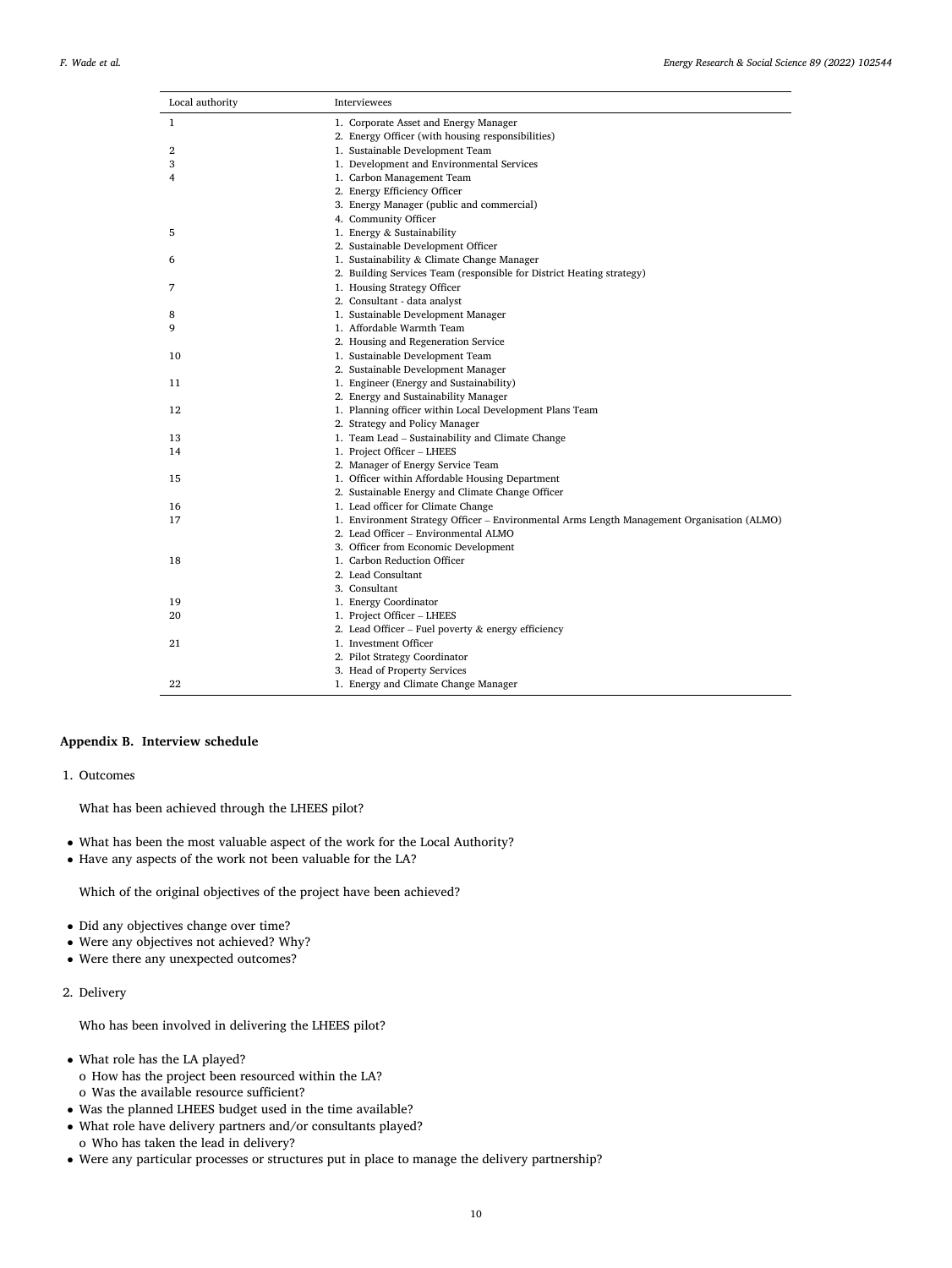<span id="page-11-0"></span>[*added for Phase 2 pilots*]: Which of the 6 process/ steps did you follow? How has data been used to develop the LHEES?

- What data have been used? How was this sourced? From where?
- What challenges were there with data access, accuracy and analysis? ○ What are the main data gaps which need to be addressed?

To what extent have stakeholders and/or the public been engaged in the pilot?

- What form has this engagement taken?
- Who has led the engagement process? (LA? Partners?)
- What has been the outcome of this engagement?
- What challenges have there been in engaging with stakeholders/public?
- 3. Skills and Expertise

What skills have been needed to deliver the pilot?

- Where were these available? ○ In-house? Via consultants?
	- Were there any missing skills that provided a challenge for completing the pilot?
- How have these been developed through the pilot?

What opportunities have you had to share experiences and/or knowledge between pilot projects?

- Was this useful? How?
- 4. Political leadership and support

To what extent does the LHEES feel locally-owned? What kind of support has the LHEES pilot had across the LA?

- What has enabled or prevented this?
- What kind of response has there been from elected members of the council?
- What is the process for reporting back to the LA?
- o Are progress updates reviewed by a council committee? o What effect has this had on LHEES development?

What kind of support did you receive from Scottish Government for the implementation of the pilot?

5. Next steps

How will you be taking the LHEES forward from here?

- Are there planned actions within the LA?
- Developing a wider strategy? Covering broader area?
- What mechanisms or council structures would you use to deliver this?
- Same as in the pilot or something different?

What are your views on the current Energy Efficient Scotland Routemap proposals for LHEES?

- What do you think to the ongoing discussion of LHEES being positioned as a statutory duty for LAs?
- What aspects of LHEES should LAs be responsible for?
- Who else should take a share of which responsibilities or tasks?
- What support and/or resources would you need to deliver the energy saving and low carbon heat objectives of LHEES?
- Can you envisage LHEES activity becoming self-financing over time?

#### **Appendix C. Emergent analytical codes according to each of the six capacities from Kuzemko & Britton (2020)**

#### Responsibility

- *Local Authority existing powers*
- *Local Authority existing responsibilities*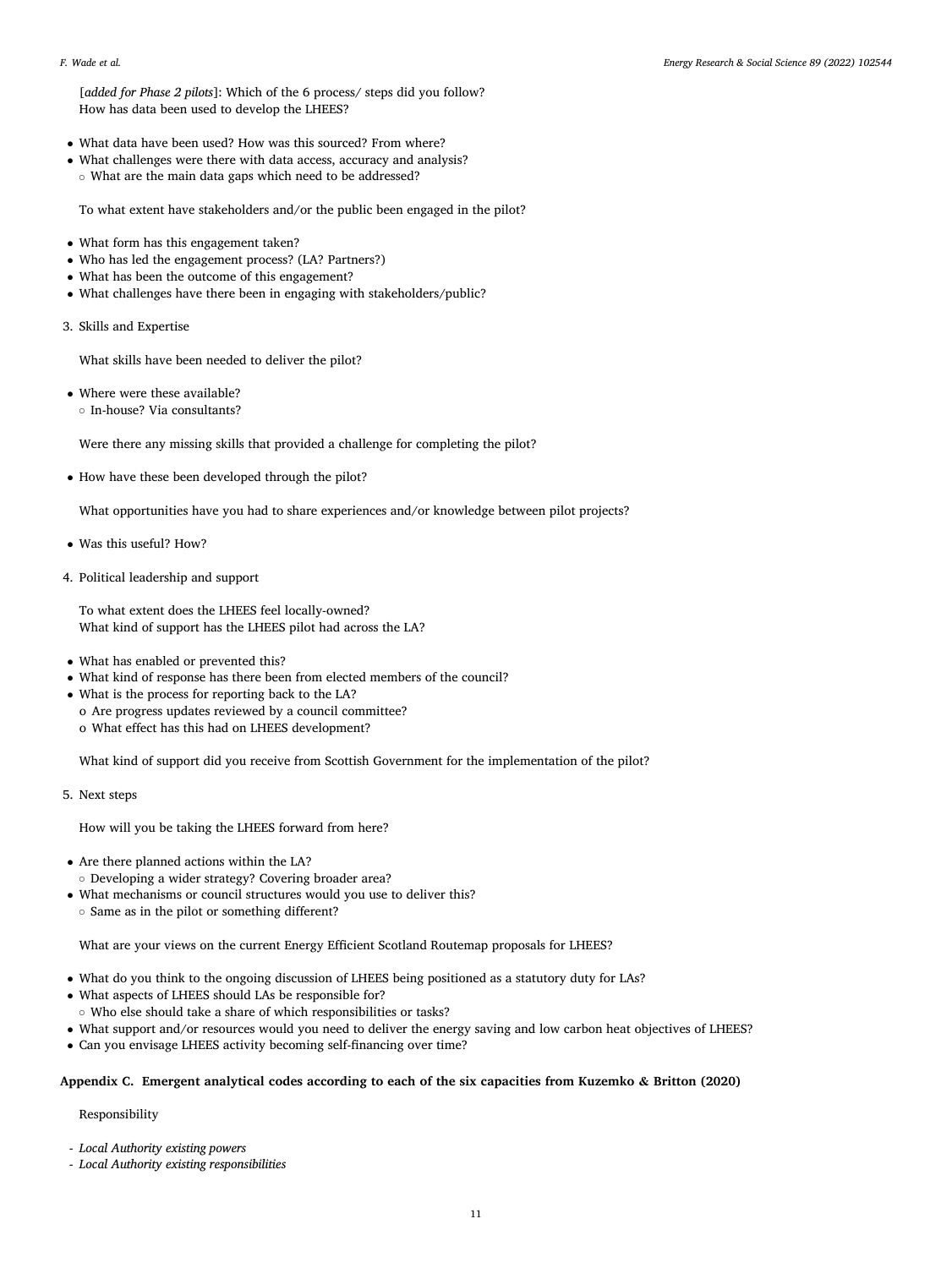- <span id="page-12-0"></span>- *LHEES as a statutory duty*
- *Scottish Government support for creating LHEES*  ○ *Guidance* vs. *instruction*

#### Political authority

- *Local ownership*
- *Showing Local Authority leadership*
- *Executive level support*
- *Strategic linked to other Local Authority schemes*
- *Leveraging future funding*

#### Finance

- *Creating LHEES Resource required*
- *Resource availability*

#### Personnel capacity

- *Resource availability*
- *Working across departments*
- *Challenges*
- *New ways of working*
- *Coordinating across different local authorities*

#### Knowledge

- *Innovation involving different stakeholders*
- *External consultation for knowledge tasks*
- *Creating LHEES data*
- *Creating LHEES resource required*

### Energy Materialities

- *External consultation for knowledge tasks*
- *Creating LHEES tailored* vs. *generic approach*

#### **Appendix D. Overview of scope and outcomes for local authorities participating in phase 1 and 2 pilotsa (adapted from [\[42\]](#page-17-0))**

| Local<br>authority | Sector                                    | Scope                   | LHEES stages completed (for<br>study area)                                                                          | Recommended measures                                                                                                                                                                                                                                                                                                                                                                                                                                                                                                                      | Cost estimations                                                                                                                                                                                                                                                                                                            |
|--------------------|-------------------------------------------|-------------------------|---------------------------------------------------------------------------------------------------------------------|-------------------------------------------------------------------------------------------------------------------------------------------------------------------------------------------------------------------------------------------------------------------------------------------------------------------------------------------------------------------------------------------------------------------------------------------------------------------------------------------------------------------------------------------|-----------------------------------------------------------------------------------------------------------------------------------------------------------------------------------------------------------------------------------------------------------------------------------------------------------------------------|
| 1                  | Small and Medium<br>Enterprises<br>(SMEs) | Case study -            | Primarily stages 1 and 2. Stage 3<br>restricted by limited data<br>availability. Stages 4 and 6 not<br>carried out. | Air-source heat pumps (ASHP) for retail<br>zones and high street shops.<br>Replacement lighting (LEDs), ASHP, 7-day<br>heating controls, solar PV and electric<br>radiant heating systems all suggestions<br>with feasible payback periods for council-<br>owned workshops                                                                                                                                                                                                                                                                | Not costed                                                                                                                                                                                                                                                                                                                  |
| 2                  | Cross sector <sup>b</sup>                 | Case study -<br>urban   | All 6 stages completed                                                                                              | Recommended focus on 8 areas of highest<br>index of deprivation, covering 4033<br>households: 1016 suitable for some form of<br>insulation, 179 suitable for solar thermal<br>and/or ASHP.<br>Additional 12 zones covering 5400<br>properties: 3354 suitable for some form of<br>insulation; 205 suitable for solar thermal<br>and/or ASHP.<br>Potential expansion of city's current district<br>heating network, with potential for one<br>additional new heat network - capital costs<br>and payback periods are provided for<br>these. | For recommended measures across the 8<br>priority areas using area-based grant<br>schemes <sup>c</sup> - £2.3 m for insulation<br>measures; £839,000 for solar thermal<br>and heat pumps.<br>For measures across 12 'self-funded'<br>zones <sup>d</sup> - £10.2 m for insulation; £1<br>million for solar thermal and ASHP. |
| 3                  | Cross sector                              | Case study $-$<br>rural | Stages 1-3 completed. Data<br>presented and scenarios costed,<br>but no prioritisation                              | For 19 areas with highest index of<br>deprivation, covering 7139 households:<br>4176 suitable for some form of insulation:<br>1436 suitable for solar thermal and/or<br>ASHP.<br>Additional 22 zones covering 6924<br>households: 4163 suitable for some form of                                                                                                                                                                                                                                                                          | For recommended measures across 19<br>priority zones using area-based grant<br>schemes and grants to homeowners:<br>£7.2 m for insulation; £5.9 m for solar<br>thermal and ASHP<br>For measures across 22 'self-funded'<br>zones: £8.4 m for insulation and £8.9 for                                                        |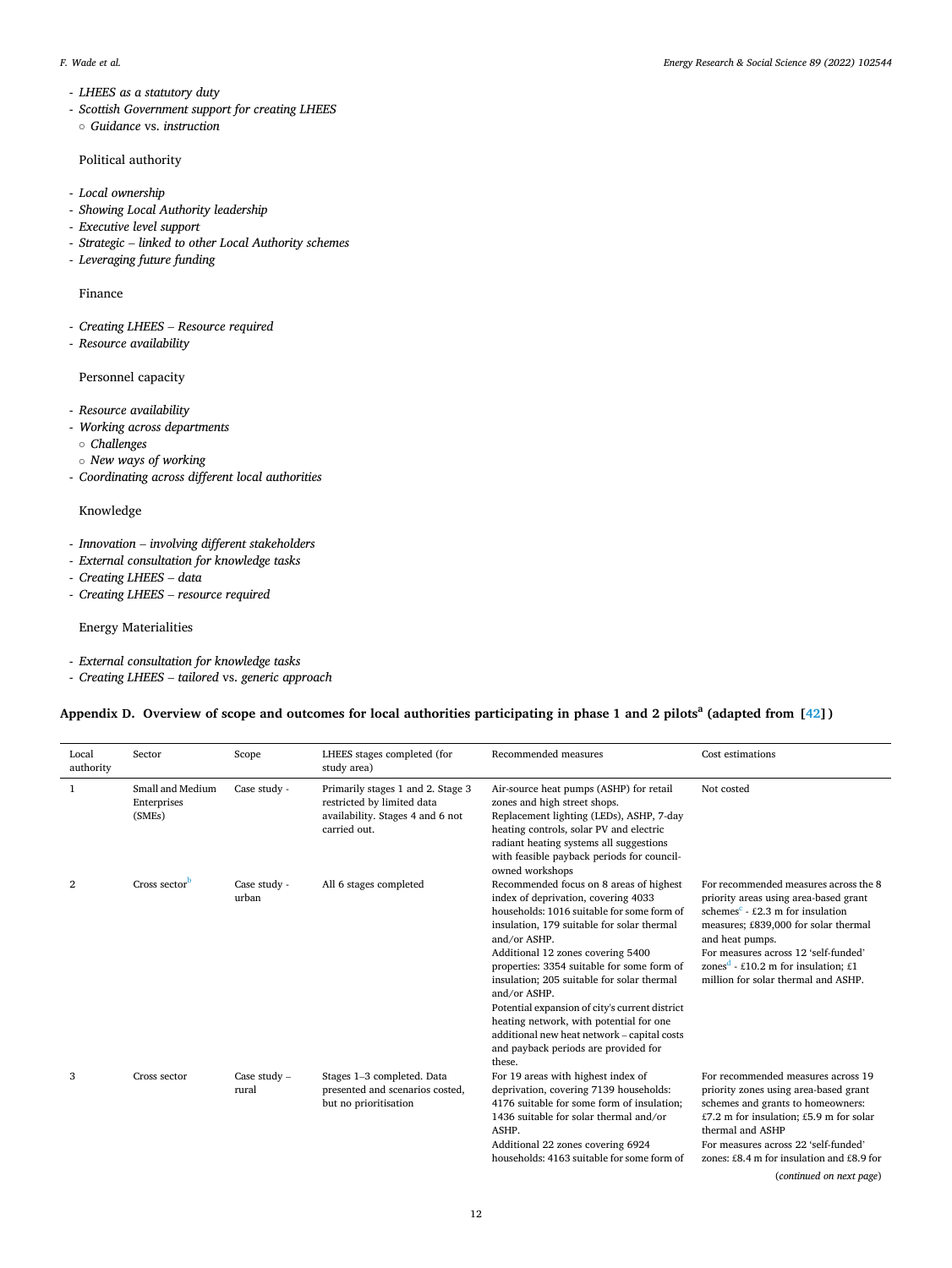| Local<br>authority | Sector                 | Scope                    | LHEES stages completed (for<br>study area)                                                                                           | Recommended measures                                                                                                                                                                                                                                                                                                                                                                                                                                                                                                                                                                                                                                                                                               | Cost estimations                                                                                                                                                                                                                                                                                          |
|--------------------|------------------------|--------------------------|--------------------------------------------------------------------------------------------------------------------------------------|--------------------------------------------------------------------------------------------------------------------------------------------------------------------------------------------------------------------------------------------------------------------------------------------------------------------------------------------------------------------------------------------------------------------------------------------------------------------------------------------------------------------------------------------------------------------------------------------------------------------------------------------------------------------------------------------------------------------|-----------------------------------------------------------------------------------------------------------------------------------------------------------------------------------------------------------------------------------------------------------------------------------------------------------|
|                    |                        |                          |                                                                                                                                      | insulation; 2162 suitable for solar thermal<br>and/or ASHP. <sup>e</sup><br>Sufficient data available for only 55% of<br>non-domestic buildings<br>3 potential district heat networks<br>identified                                                                                                                                                                                                                                                                                                                                                                                                                                                                                                                | solar thermal and ASHP<br>District heat networks costed at<br>$£2.7-5.5$ m depending on size and heat<br>source.                                                                                                                                                                                          |
| 4                  | Cross sector           | Case study -<br>urban    | Stages $1-3$ ; 5 and 6                                                                                                               | The analysis area covered 22 data zones,<br>including 9245 domestic properties. 56%<br>(5143) properties identified as unsuitable<br>for insulation and heating upgrades. 35%<br>(3341) properties suitable for loft and/or<br>wall insulation. 18% properties suitable for<br>solar thermal; 10% suitable for ASHP<br>Analysis identifies three potential heat<br>networks.<br>Report notes sufficient data for only 40% of                                                                                                                                                                                                                                                                                       | Domestic: report estimates £17 million<br>to install all measures in suitable<br>properties, including heat<br>decarbonisation (through home-owner<br>investment or grants).<br>Heat network installation costs vary<br>from £1.3 million - £4.8 million<br>depending on size, fuel type and<br>location. |
| 5                  | Cross sector           | Case study -<br>rural    | Stages 1 and 2, elements of stages<br>5 and 6.                                                                                       | the non-domestic stock.<br>The analysis area included 533 properties.<br>For 59% (393) properties suitable loft and/<br>or wall insulation measures identified;<br>27% (145) properties suitable for biomass<br>boiler; 18% suitable for ASHP (using model<br>criteria; 47% if this is relaxed); 36%<br>properties suitable for solar thermal.                                                                                                                                                                                                                                                                                                                                                                     | For all feasible measures across 533<br>domestic properties: £5.7–6.4 million<br>invested by home owners or through<br>grants.                                                                                                                                                                            |
| 6                  | Cross sector           | Case study -<br>urban    | Report focuses on stages 2 and 4                                                                                                     | Developed guidance for how to do an<br>LHEES. Explored building type and heat<br>consumption for 3716 domestic and 272<br>non-domestic properties in study area.<br>Suggested priority measures for domestic<br>buildings include: energy efficient lighting;<br>loft and cavity wall insulation; draught<br>proofing. Completed heat density analysis<br>in study area, and identified potential for a<br>heat network.                                                                                                                                                                                                                                                                                           | Not costed                                                                                                                                                                                                                                                                                                |
| 7                  | Council-owned<br>stock | Case study -<br>suburban | All 6 stages incorporated;<br>prioritisation of buildings rather<br>than designation of zones.                                       | The LHEES included two case study areas;<br>area 1 included 20 non-domestic buildings;<br>area 2 included 10 non-domestic buildings.<br>The LHEES applied different energy<br>efficiency and heat decarbonisation<br>scenarios to these buildings to establish the<br>most cost effective way of meeting carbon<br>targets. This was then projected to entire<br>council-area to establish estimated costs.<br>LHEES highlighted the need to prioritise<br>high emitting buildings for energy<br>efficiency and heat decarbonisation<br>measures (including heat pumps, biomass,<br>and hydrogen), and concluded that the<br>council would need to include some carbon<br>offsetting to meet Council's net zero by | To decarbonise all public buildings in<br>the local authority area will require a<br>capital investment of £2.2 million per<br>year (over the next 25 years), and<br>additional £28,000 per year invested in<br>carbon offsetting (for the next 8 years)<br>to meet 2030 target.                          |
| 8                  | <b>SMEs</b>            | Case study $-$<br>rural  | Primarily focused on stage 2 -<br>engaging businesses and assessing<br>data availability. Stages 3, 4, 5<br>and 6 were not completed | 2030 target cost effectively.<br>Recommendations to support future data<br>collection and engagement with<br>businesses, including:<br>• Developing skills in sales and energy                                                                                                                                                                                                                                                                                                                                                                                                                                                                                                                                     | Not costed                                                                                                                                                                                                                                                                                                |
| 9                  | Cross sector           | Council-wide -<br>urban  | Stages 1–6 completed                                                                                                                 | efficiency;<br>• Effective times of day and strategies for<br>engaging businesses;<br>• Developing existing business energy<br>support services;<br>• Role for Scottish Government in<br>developing Community Planning<br>Partnerships and Business Improvement<br>Districts<br>Broad strategy developed which<br>acknowledges earlier Council strategies                                                                                                                                                                                                                                                                                                                                                          | Not costed                                                                                                                                                                                                                                                                                                |
|                    |                        |                          |                                                                                                                                      | and identifies 5 zones for prioritisation<br>alongside e.g. potential funding sources.<br>Analysis of measures at individual building<br>level not provided.                                                                                                                                                                                                                                                                                                                                                                                                                                                                                                                                                       |                                                                                                                                                                                                                                                                                                           |
| 10                 | Domestic               | Case study $-$<br>urban  | Stages 1, 2, 5 and 6 completed                                                                                                       | The analysis area included 21,353<br>domestic properties; 13,604 of these had a<br>complete set of data. 31.5% (6732) of                                                                                                                                                                                                                                                                                                                                                                                                                                                                                                                                                                                           | For recommended measures across 13<br>priority zones using area-based grant<br>schemes and grants to homeowners:                                                                                                                                                                                          |

(*continued on next page*)

£9.2 m for insulation (1790 installs);

domestic properties in study area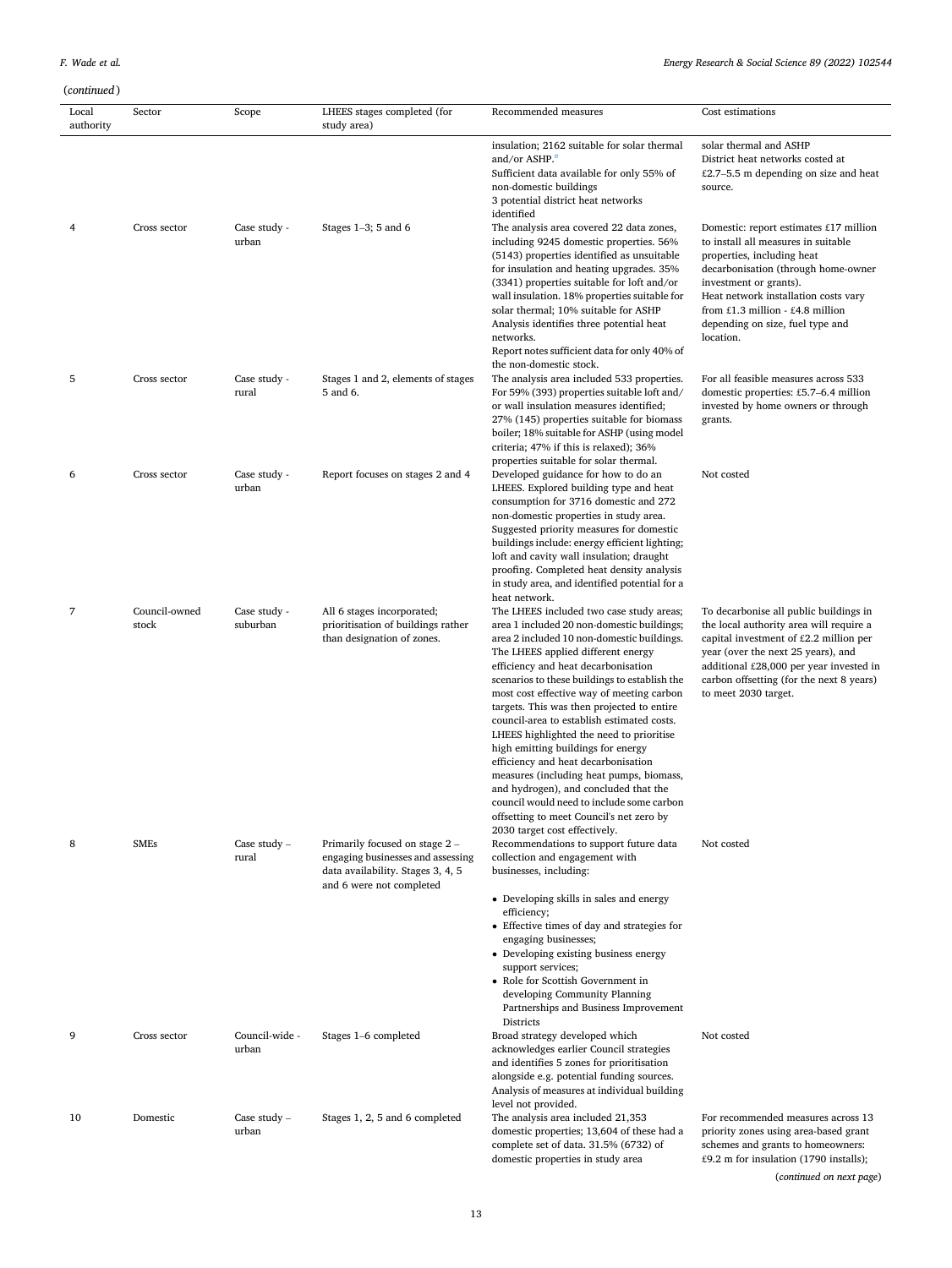| Local<br>authority | Sector                                                | Scope                      | LHEES stages completed (for<br>study area)                                                                                    | Recommended measures                                                                                                                                                                                                                                                                                                                                                                                                                                                                                                                                                                                                              | Cost estimations                                                                                                                                                                                                                                                                                                                                                                                                                                                                  |
|--------------------|-------------------------------------------------------|----------------------------|-------------------------------------------------------------------------------------------------------------------------------|-----------------------------------------------------------------------------------------------------------------------------------------------------------------------------------------------------------------------------------------------------------------------------------------------------------------------------------------------------------------------------------------------------------------------------------------------------------------------------------------------------------------------------------------------------------------------------------------------------------------------------------|-----------------------------------------------------------------------------------------------------------------------------------------------------------------------------------------------------------------------------------------------------------------------------------------------------------------------------------------------------------------------------------------------------------------------------------------------------------------------------------|
|                    |                                                       |                            |                                                                                                                               | recommended for loft and/or wall<br>insulation; 40% (8615) suitable for solar<br>thermal; 14% (2910) suitable for ASHP.<br>High heat retention heaters also suggested<br>in some cases.<br>Sufficient data available for only 15% non-<br>domestic buildings.<br>6 potential heat networks identified using<br>different technologies: water source heat<br>pumps; ground source heat pump; ASHP                                                                                                                                                                                                                                  | £14.1 m for solar thermal and ASHP<br>$(2737$ installs).<br>For measures across remaining 'self-<br>funded' zones: £19 m for insulation<br>(5979 installs) and £41 m for solar<br>thermal and ASHP (8790 installs)<br>Heat networks costed between £2.5 m -<br>43 m depending on size and heat source.                                                                                                                                                                            |
| 11                 | Public sector<br>buildings                            | Council-wide -<br>suburban | Addressed all 6 stages apart from<br>socio-economic assessment (Stage<br>4) because it focuses on public<br>sector buildings. | biomass<br>For council-owned buildings: create<br>Buildings Energy Efficiency and<br>Renewable Heat Plan. Building-by-<br>building measures are provided.<br>For council-owned buildings operated by<br>third parties: Review the use of green<br>leases; ensure compliance with Building<br>Regulations.<br>For non-council owned public buildings:<br>Set up LHEES working group; encourage<br>sectors to develop carbon management<br>plans;<br>share findings of heat network studies with<br>public sector; create supplementary<br>guidance for Local Development Plans;<br>ensure compliance with Building<br>Regulations. | Human resource (ongoing): £45,000 for<br>an Energy Manager and £40,000 for a<br>Building Standards Officer. Capital<br>works: £180,000 for automatic meter<br>reading; $£1-1.5$ million for low carbon<br>heating. Two potential heat networks<br>costed at £11.5 million (wide area) and<br>£4 million (reduced area). Report also<br>costs capital works on per-building<br>basis.<br>Unclear how many buildings total<br>costings apply to.                                    |
| 12                 | Cross sector                                          | Council-wide -<br>rural    | Elements of all 6 stages are<br>included.                                                                                     | Out of approximately 39,500 domestic<br>properties across the council area, 31%<br>domestic properties suitable for wall<br>insulation, 56% suitable for solar thermal,<br>4% suitable for ASHP.<br>82% (of 3217) privately rented properties<br>(PRS) suitable for energy efficiency or low<br>carbon heating.                                                                                                                                                                                                                                                                                                                   | £59 m and $£11$ m for fabric and heating<br>upgrades, respectively, across all<br>suitable buildings.<br>In the PRS: £8.1 m and £8.5 m for fabric<br>and heating upgrades                                                                                                                                                                                                                                                                                                         |
| 13                 | Cross sector                                          | Council-wide               | Elements of all 6 stages, with a<br>focus on stages 1-4.                                                                      | Highlights semi-detached houses as a key<br>focus area; flats have the highest average<br>EPC rating, and encouraging habitual<br>behaviour change is recommended for this<br>sector. The most common non-domestic<br>building type is retail/ financial/<br>professional services and these often use<br>electric heating - they are recommended<br>for prioritisation.<br>This LHEES is council-wide with detailed<br>socio-economic analysis on exemplar areas<br>(urban, suburban on-grid, and rural off-<br>grid)                                                                                                            | Estimated for 3 exemplar areas.<br>Urban: £18.9 m for a District Heat<br>network; £978,000 - £28.5 m depending<br>on insulation type being installed.<br>Suburban: £920,500 - £29 m depending<br>on insulation type being installed; £2.1<br>m for gas combi boilers; £8.1 m for<br>biomass boilers. Rural: £1.5 m - £46.3 m<br>depending on insulation type being<br>installed; £9.2 m for ASHP and £4.2 m<br>for GSHP.<br>Unclear how many buildings these<br>costings are for. |
| 14                 | Domestic                                              | Council - wide             | Elements of all 6 stages were<br>included. Stage 6 with the costing<br>and phasing of delivery<br>programmes was unclear.     | Recommendations: further research into<br>the best ways to decarbonise heating;<br>develop a strategy for engaging with the<br>non-domestic sector; enhance provision of<br>advice for households; ensure coordination<br>of various energy efficiency programmes<br>already underway; collaborate with<br>Scottish and Southern Energy Networks to<br>ensure grid readiness for decarbonisation.                                                                                                                                                                                                                                 | Estimated costing for individual<br>technologies per property included, but<br>costings not provided on an aggregate<br>level.                                                                                                                                                                                                                                                                                                                                                    |
| 15                 | Cross sector                                          | Case study -               | Stages 2, 5 and 6                                                                                                             | The analysis area included 1955 domestic<br>properties; 44% (864) had potential loft<br>and wall insulation opportunities; 30%<br>(384) are suitable for solar thermal; 8%<br>(165) suitable for ASHP.<br>Four potential heat networks identified                                                                                                                                                                                                                                                                                                                                                                                 | To install all insulation and heating<br>measures in the buildings identified as<br>suitable, more than £3 m would need to<br>be invested by either homeowners or<br>through grants.<br>Heat networks costed at £2.6 - £21 m<br>depending on size and heat source.                                                                                                                                                                                                                |
| 16                 | Domestic (PRS;<br>social housing;<br>privately owned) | Case study                 | Focuses on Stage 1                                                                                                            | Tested a data processing tool previously<br>used by some English councils.<br>Identified key data gaps and explored the<br>veracity of existing data. Report identifies<br>49 different datasets, and evaluates their<br>quality and value to developing LHEES.<br>Highlights significant differences in results<br>between the data processing tool and                                                                                                                                                                                                                                                                          | Not costed.                                                                                                                                                                                                                                                                                                                                                                                                                                                                       |

existing data sources (e.g. for case study area, the tool suggests 43% more private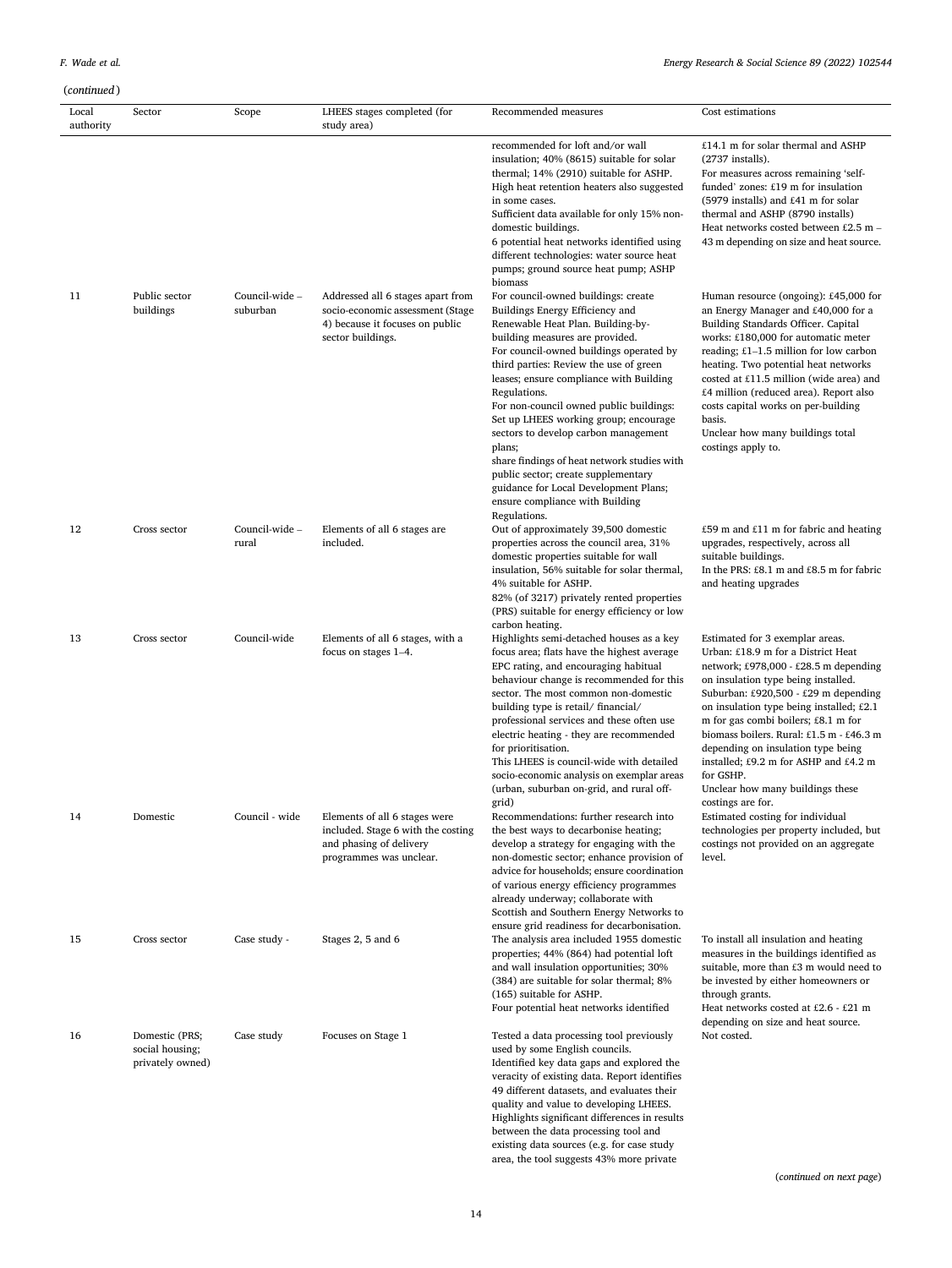#### <span id="page-15-0"></span>(*continued* )

| (сонинией )<br>Local | Sector                                                                 | Scope                                                           | LHEES stages completed (for                                                                                                                                           | Recommended measures                                                                                                                                                                                                                                                                                                                                                                                                                                                                                                                                                                                                                  | Cost estimations                                                                                                                                                                                                                                                                                                          |
|----------------------|------------------------------------------------------------------------|-----------------------------------------------------------------|-----------------------------------------------------------------------------------------------------------------------------------------------------------------------|---------------------------------------------------------------------------------------------------------------------------------------------------------------------------------------------------------------------------------------------------------------------------------------------------------------------------------------------------------------------------------------------------------------------------------------------------------------------------------------------------------------------------------------------------------------------------------------------------------------------------------------|---------------------------------------------------------------------------------------------------------------------------------------------------------------------------------------------------------------------------------------------------------------------------------------------------------------------------|
| authority            |                                                                        |                                                                 | study area)                                                                                                                                                           |                                                                                                                                                                                                                                                                                                                                                                                                                                                                                                                                                                                                                                       |                                                                                                                                                                                                                                                                                                                           |
| 17                   | Cross-sector                                                           | Case study -<br>town                                            | Elements of all 6 stages included                                                                                                                                     | properties are suitable for solar PV than<br>existing datasets suggested).<br>4382 properties included in the case study<br>analysis; 60% (2611) properties had<br>potential glazing, loft and wall insulation<br>opportunities; 23% (989) are suitable for<br>solar thermal; $\langle 1\% (19)$ properties<br>considered suitable for heat pumps where<br>gas was the main existing fuel (heat pump<br>suitability increases to 17% when analysis<br>criteria altered)<br>Report notes limited data on non-domestic<br>properties. Suggests 40% non-domestic<br>properties suitable for ASHP, based on EPC<br>recommendations alone. | For all insulation and low carbon heat in<br>areas eligible for area-based grants and<br>grants to householders (1929<br>properties): £5.7 m<br>For all insulation and low carbon heat in<br>self-funding properties (2206) in the<br>case study area: £8.7 m.<br>Non-domestic not costed.                                |
| 18                   | Cross-sector                                                           | Case study $-$<br>rural off-gas<br>grid                         | Focus on stages $1-3$ , and 6                                                                                                                                         | Analysis considered 512 domestic<br>properties; 50% (255) properties had<br>potential loft and wall insulation<br>opportunities; 46% (236) are suitable for<br>solar thermal hot water; 25% (130)<br>considered suitable for ASHP (this<br>increases to 94% when the analysis criteria<br>are altered).<br>Limited data for non-domestic; analysis<br>only possible for 29% non-domestic<br>properties.                                                                                                                                                                                                                               | For all insulation and low carbon heat<br>measures, the LHEES reports that more<br>than £3.8-6.3 million would need to be<br>invested by home owners or through<br>grants.                                                                                                                                                |
| 19                   | Private rented<br>sector; PRS and<br>rural off-gas grid<br>settlements | Council-wide;<br>detail on PRS<br>and specific<br>off-gas areas | Stages 1 and 2 completed. Stages<br>3 and 4 not completed. Some<br>prioritisation of off-gas grid areas<br>(Stage 5) and costing of delivery<br>programmes (Stage 6). | 63% of the entire PRS stock (over 15,000<br>properties) was identified as being suitable<br>for energy efficiency or low carbon heating<br>interventions.<br>25% of domestic properties in the region<br>are off-gas - ASHP and solar PV considered<br>to be the most effective way of reducing<br>carbon and fuel costs for these properties.<br>9 potential district heating opportunities<br>identified for the council's 71 public<br>buildings that operate in high enough heat<br>density areas; these would mostly centre<br>on primary schools in the area that have<br>recently installed biomass boilers.                   | All potential upgrades within the PRS<br>would cost £38 million. Some properties<br>suitable for HEEPS:ABS- with an<br>estimated potential of up to £8.6 m for<br>both private rented and owner occupier<br>tenures.<br>Suggested improvements across all off-<br>gas areas in the council area would cost<br>£39 million |
| 20                   | Cross-sector                                                           | Case study<br>areas                                             | Completes stages $1-3$ , 5 and 6                                                                                                                                      | Domestic: for 59% (2037) properties in the<br>case study areas no suitable insulation<br>measures or heating upgrades were<br>identified. 34% (1169) properties<br>identified for potential loft and/or wall<br>insulation. 13% suitable for solar thermal;<br>7% suitable for ASHP (properties<br>connected to mains gas were not<br>considered suitable for ASHP in this<br>analysis).<br>Report identifies three potential heat<br>networks<br>Notes only 10% and 18% of non-domestic<br>properties with available data on building<br>type and fuel type in the two case study<br>areas.                                          | Domestic: report estimates more than £8<br>million to install all measures, including<br>heat decarbonisation (through home-<br>owner investment or grants).<br>Estimates for heat network installation<br>range from approximately £1.5 million -<br>£6.8 million, depending on size, fuel<br>type and location.         |
| 21                   | SMEs; public<br>sector; off-gas<br>domestic<br>properties              | Case study -<br>off-gas grid                                    | Elements of all 6 stages are<br>included.                                                                                                                             | For the 2736 properties considered across<br>four off-gas case study areas: 27% domestic<br>properties are suitable for wall insulation;<br>60% suitable for solar thermal; 13% are<br>suitable for ASHP (this increases to 52% if<br>analysis criteria are altered). Socio-<br>economic analysis identified a priority area<br>for energy efficiency measures.                                                                                                                                                                                                                                                                       | £3.1 million for all possible fabric<br>upgrades and £11.4 million for all low<br>carbon heating upgrades. Costing only<br>provided for domestic sector.                                                                                                                                                                  |

<sup>a</sup>LHEES reports for two local authorities were unavailable at the time of writing.

<sup>b</sup> Cross-sector incorporates Domestic (owner-occupied, private rented sector (PRS)  $\&$  social housing) and non-domestic (council-owned, other public-sector and privately owned) properties.

 $^{\rm c}$  Areas deemed suitable for the Scottish Government's existing grant schemes targeting areas of multiple deprivation and fuel poverty, for example the Home Energy Efficiency Programmes for Scotland: Area Based Schem

<sup>d</sup> 'Self-funded' is used by Scottish Government to indicate finance from owner occupiers and private landlords, who are deemed to have sufficient income to support

such action (for example, this excludes those in areas of multiple deprivation).<br>
Consequences of the UHEES pilots utilised the same Home Analytics database & modelling tool. At the time of the pilots, this prioritised co properties connected to the gas grid were usually deemed unsuitable for Air Source Heat Pumps (because electricity is more expensive than gas). This means that suitability for ASHP tended to be low in the pilots. More information on Home Analytics is available here:<https://energysavingtrust.org.uk/service/home-analytics/>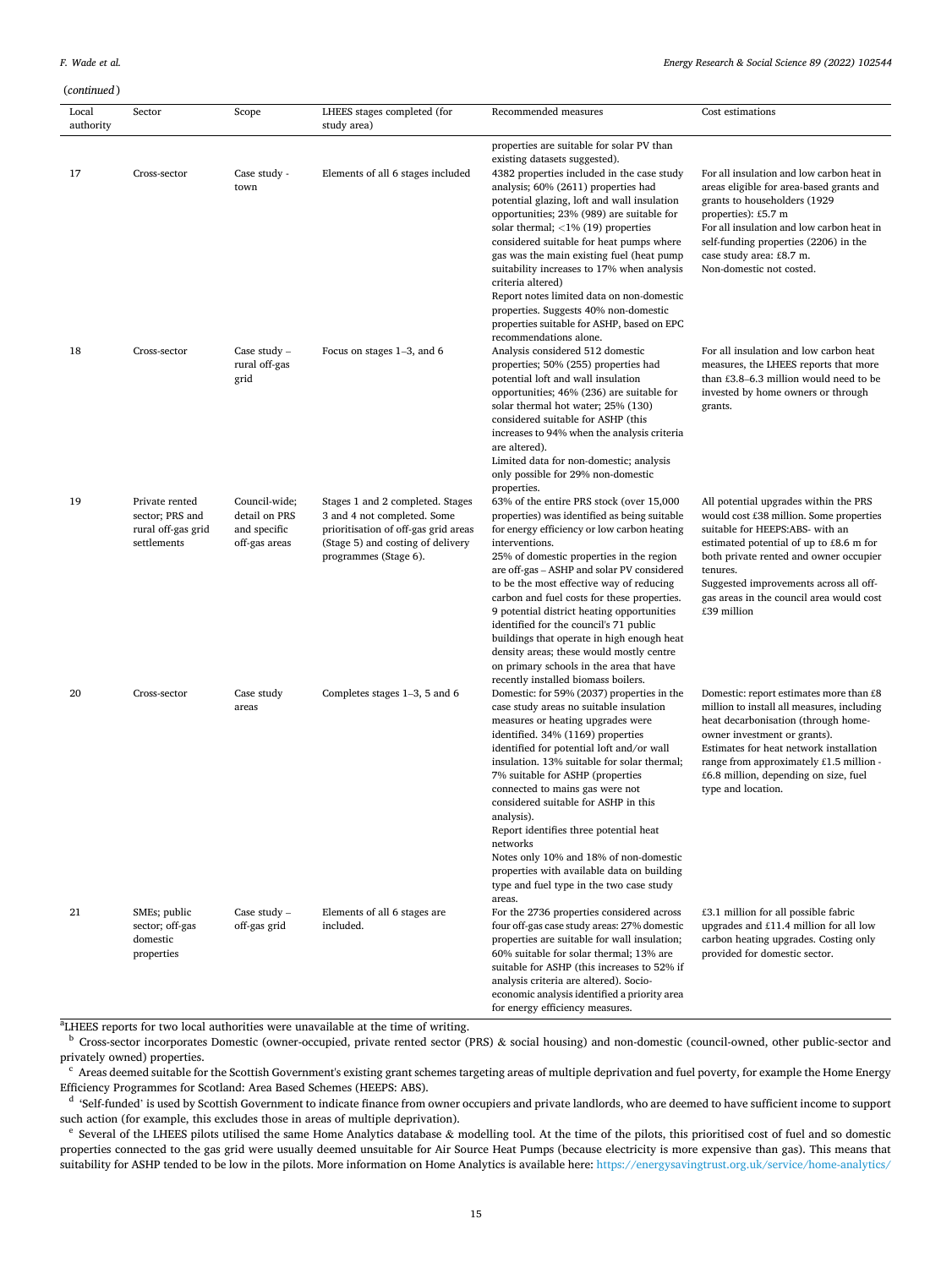#### <span id="page-16-0"></span>**Appendix E. Summary of the socio-economic methodology developed for LHEES**

The socio-economic methodology<sup>7</sup> follows 5 stages:

- 1. Define the problem, generate alternatives and establish criteria
- 2. Assign criteria weights
- 3. Construct the evaluation matrix
- 4. Apply scoring to assess projects
- 5. Rank the alternatives

Within the methodology, recommended criteria to consider and their weightings, have been provided (see Table). For a given project, each criterion then receives a score. The score is between 1 and 5 (between 1 and  $3 =$  detrimental impact,  $3 =$  no changes, between 3 and  $5 =$  positive impact). Within this methodology, teams developing LHEES can then apportion their own scoring to different potential interventions. The aim of this exercise is to establish the suitability of energy efficiency and heat decarbonisation measures for achieving carbon targets alongside broader economic and social goals.

| Criteria            | Weighting |
|---------------------|-----------|
| Carbon emissions    | 0.30      |
| Fuel poverty        | 0.30      |
| Financial           | 0.08      |
| Local economic      | 0.08      |
| Local environmental | 0.08      |
| Social              | 0.08      |
| Resilience          | 0.08      |
| Total               | 1.00      |
|                     |           |

Criteria and weightings that feature in the socioeconomic assessment

#### **References**

- [1] [IPCC, Summary for policymakers, in: Global Warming of 1.5](http://refhub.elsevier.com/S2214-6296(22)00051-2/rf0005)℃. An IPCC Special [Report on the Impacts of Global Warming of 1.5](http://refhub.elsevier.com/S2214-6296(22)00051-2/rf0005)◦C above Pre-Industrial Levels and [Related Global Greenhouse Gas Emission Pathways, in the Context of](http://refhub.elsevier.com/S2214-6296(22)00051-2/rf0005)  [Strengthening the Global Response to the Threat of Climate Change, Sustainable](http://refhub.elsevier.com/S2214-6296(22)00051-2/rf0005)  [Development, and Efforts to Eradicate Poverty \[Masson-Delmotte, V., P. Zhai, H.-O.](http://refhub.elsevier.com/S2214-6296(22)00051-2/rf0005)  Pörtner, [D. Roberts, J. Skea, P.R. Shukla, A. Pirani, W. Moufouma-Okia, C. P](http://refhub.elsevier.com/S2214-6296(22)00051-2/rf0005)éan, R. [Pidcock, S. Connors, J.B.R. Matthews, Y. Chen, X. Zhou, M.I. Gomis, E. Lonnoy, T.](http://refhub.elsevier.com/S2214-6296(22)00051-2/rf0005)  [Maycock, M. Tignor, and T. Waterfield \(eds.\)\], World Meteorological Organization,](http://refhub.elsevier.com/S2214-6296(22)00051-2/rf0005)  [Geneva, Switzerland, 2018 \(32 pp\).](http://refhub.elsevier.com/S2214-6296(22)00051-2/rf0005)
- [2] ECF, Zero Carbon Buildings 2050: Summary Report. European Climate Foundation. Available at. [https://europeanclimate.org/content/uploads/2020/07/ecf–buildi](https://europeanclimate.org/content/uploads/2020/07/ecf--buildings-netzero-fullreport-v11-pages-lo.pdf) [ngs-netzero-fullreport-v11-pages-lo.pdf](https://europeanclimate.org/content/uploads/2020/07/ecf--buildings-netzero-fullreport-v11-pages-lo.pdf), 2020 [Accessed: 22 Sept 2020].
- [3] CCC, UK Housing: Fit for the Future? Climate Change Committee, 2019. Available at,<https://www.theccc.org.uk/publication/uk-housing-fit-for-the-future/>.
- [4] CCC, Net Zero The UK's Contribution to Stopping Global Warming, Climate Change Committee, 2019. Available at, [https://www.theccc.org.uk/publication/](https://www.theccc.org.uk/publication/net-zero-the-uks-contribution-to-stopping-global-warming/)  [net-zero-the-uks-contribution-to-stopping-global-warming/](https://www.theccc.org.uk/publication/net-zero-the-uks-contribution-to-stopping-global-warming/).
- [5] B.K. Sovacool, M.A. Brown, Scaling the policy response to climate change, Polic. Soc. 27 (4) (2009) 317–328,<https://doi.org/10.1016/j.polsoc.2009.01.003>.
- [6] A. Gillich, M. Sunikka-Blank, A. Ford, Designing an 'optimal': domestic retrofit programme, Build. Res. Inf. 46 (7) (2018) 767–778, [https://doi.org/10.1080/](https://doi.org/10.1080/09613218.2017.1368235) [09613218.2017.1368235.](https://doi.org/10.1080/09613218.2017.1368235)
- [7] P. Andrews-Speed, Applying institutional theory to the low-carbon energy transition, Energy Res. Soc. Sci. 13 (2016) 216–225, [https://doi.org/10.1016/j.](https://doi.org/10.1016/j.erss.2015.12.011) [erss.2015.12.011](https://doi.org/10.1016/j.erss.2015.12.011).
- [8] [A theory of gradual institutional change, in: J. Mahoney, K. Thelen, J. Mahoney,](http://refhub.elsevier.com/S2214-6296(22)00051-2/rf0040)  [K. Thelen \(Eds.\), Explaining Institutional Change: Ambiguity, Agency, and Power,](http://refhub.elsevier.com/S2214-6296(22)00051-2/rf0040)  [Cambridge University Press, NewYork, 2009.](http://refhub.elsevier.com/S2214-6296(22)00051-2/rf0040)
- [9] N. Eyre, G. Killip, Shifting the focus: energy demand in a net-zero carbon UK, in: Report for the Centre for Research into Energy Demand Solutions, 2019. Available at, [https://www.creds.ac.uk/wp-content/uploads/CREDS-Shifting-the-focus-Jul](https://www.creds.ac.uk/wp-content/uploads/CREDS-Shifting-the-focus-July2019.pdf)   $v2019.$ pdf.
- [10] P.S. Mallaburn, N. Eyre, Lessons from energy efficiency policy and programmes in the UK from 1973 to 2013, Energy Efficiency 7 (1) (2014) 23–41, [https://doi.org/](https://doi.org/10.1007/s12053-013-9197-7)  [10.1007/s12053-013-9197-7.](https://doi.org/10.1007/s12053-013-9197-7)
- [11] R. Cowell, G. Ellis, F. Sherry-Brennan, P.A. Strachan, D. Toke, Energy transitions, sub-national government and regime flexibility: how has devolution in the United Kingdom affected renewable energy development? Energy Res. Soc. Sci. 23 (2017) 169–181, [https://doi.org/10.1016/j.erss.2016.10.006.](https://doi.org/10.1016/j.erss.2016.10.006)
- [12] Scottish Government, Local Housing Strategy: Guidance 2019, Available at, [http](https://www.gov.scot/publications/local-housing-strategy-guidance-2019/documents/) [s://www.gov.scot/publications/local-housing-strategy-guidance-2019/document](https://www.gov.scot/publications/local-housing-strategy-guidance-2019/documents/)  [s/,](https://www.gov.scot/publications/local-housing-strategy-guidance-2019/documents/) 2019.
- [13] Scottish Government, Infrastructure Investment Plan 2015, Available at, [https](https://www.gov.scot/binaries/content/documents/govscot/publications/strategy-plan/2015/12/infrastructure-investment-plan-2015/documents/00491180-pdf/00491180-pdf/govscot%3Adocument/00491180.pdf) [://www.gov.scot/binaries/content/documents/govscot/publications/strategy](https://www.gov.scot/binaries/content/documents/govscot/publications/strategy-plan/2015/12/infrastructure-investment-plan-2015/documents/00491180-pdf/00491180-pdf/govscot%3Adocument/00491180.pdf)[plan/2015/12/infrastructure-investment-plan-2015/documents/00491180](https://www.gov.scot/binaries/content/documents/govscot/publications/strategy-plan/2015/12/infrastructure-investment-plan-2015/documents/00491180-pdf/00491180-pdf/govscot%3Adocument/00491180.pdf) [pdf/00491180-pdf/govscot%3Adocument/00491180.pdf](https://www.gov.scot/binaries/content/documents/govscot/publications/strategy-plan/2015/12/infrastructure-investment-plan-2015/documents/00491180-pdf/00491180-pdf/govscot%3Adocument/00491180.pdf), 2015.
- [14] J. Mitchell, Local government and devolution: mutual respect and parity of esteem? Edinburgh Law Rev. 23 (2019) 428–434, [https://doi.org/10.3366/](https://doi.org/10.3366/elr.2019.0581)  [elr.2019.0581.](https://doi.org/10.3366/elr.2019.0581)
- [15] C. Kuzemko, J. Britton, Policy, politics and materiality across scales: a framework for understanding local government sustainable energy capacity applied in England, Energy Res. Soc. Sci. 62 (2020), [https://doi.org/10.1016/j.](https://doi.org/10.1016/j.erss.2019.101367) ss.2019.101367 (101367-10).
- [16] C. Kuzemko, Re-scaling IPE: local government, sustainable energy and change, Rev. Int. Polit. Econ. 26 (1) (2019) 80–103, [https://doi.org/10.1080/](https://doi.org/10.1080/09692290.2018.1527239) [09692290.2018.1527239.](https://doi.org/10.1080/09692290.2018.1527239)
- [17] M. Tingey, J. Webb, Governance institutions and prospects for local energy innovation: laggards and leaders among UK local authorities, Energy Policy 138 (2020), 111211, <https://doi.org/10.1016/j.enpol.2019.111211>.
- [18] Scottish Government, Heat in Buildings Strategy: Achieving Net Zero Emissions in Scotland's Buildings, Available at, [https://www.gov.scot/publications/heat-build](https://www.gov.scot/publications/heat-buildings-strategy-achieving-net-zero-emissions-scotlands-buildings/documents/)  [ings-strategy-achieving-net-zero-emissions-scotlands-buildings/documents/](https://www.gov.scot/publications/heat-buildings-strategy-achieving-net-zero-emissions-scotlands-buildings/documents/), 2021.
- [19] H. Bulkeley, M. Betsill, Rethinking sustainable cities: multilevel governance and the 'urban' politics of climate change, Environ. Polit. 14 (1) (2005) 42–63, [https://](https://doi.org/10.1080/0964401042000310178)  [doi.org/10.1080/0964401042000310178](https://doi.org/10.1080/0964401042000310178).
- [20] Scottish Government, Scotland's Energy Efficiency Programme: Second Consultation on Local Heat and Energy Efficiency Strategies, and Regulation of District and Communal Heating, Available at, [https://www.gov.scot/publication](https://www.gov.scot/publications/scotlands-energy-efficiency-programme-second-consultation-local-heat-energy-efficiency/) [s/scotlands-energy-efficiency-programme-second-consultation-local-heat-ene](https://www.gov.scot/publications/scotlands-energy-efficiency-programme-second-consultation-local-heat-energy-efficiency/)  [rgy-efficiency/,](https://www.gov.scot/publications/scotlands-energy-efficiency-programme-second-consultation-local-heat-energy-efficiency/) 2017.
- [21] M. Lockwood, C. Kuzemko, C. Mitchell, R. Hoggett, Historical institutionalism and the politics of sustainable energy transitions: a research agenda, Environ. Plan. C Polit. Space 35 (2) (2016) 312–333, [https://doi.org/10.1177/](https://doi.org/10.1177/0263774X16660561) [0263774X16660561](https://doi.org/10.1177/0263774X16660561).
- [22] W.R. Scott, Approaching adulthood: the maturing of institutional theory, Theory Soc. 37 (2008) 427, [https://doi.org/10.1007/s11186-008-9067-z.](https://doi.org/10.1007/s11186-008-9067-z)
- [23] T. Moss, S. Becker, M. Naumann, Whose energy transition is it, anyway? Organisation and ownership of the Energiewende in villages, cities and regions, Local Environ. 20 (12) (2015) 1547–1563, [https://doi.org/10.1080/](https://doi.org/10.1080/13549839.2014.915799)  [13549839.2014.915799](https://doi.org/10.1080/13549839.2014.915799).

<sup>7</sup> See: https://www.gov.scot/binaries/content/documents/govscot/publications/advice-and-guidance/2019/02/guidance-strategy-level-socio-economic-assess [ments-draft-methodology/documents/00545759-pdf/00545759-pdf/govscot%3Adocument/00545759.pdf](https://www.gov.scot/binaries/content/documents/govscot/publications/advice-and-guidance/2019/02/guidance-strategy-level-socio-economic-assessments-draft-methodology/documents/00545759-pdf/00545759-pdf/govscot%3Adocument/00545759.pdf)